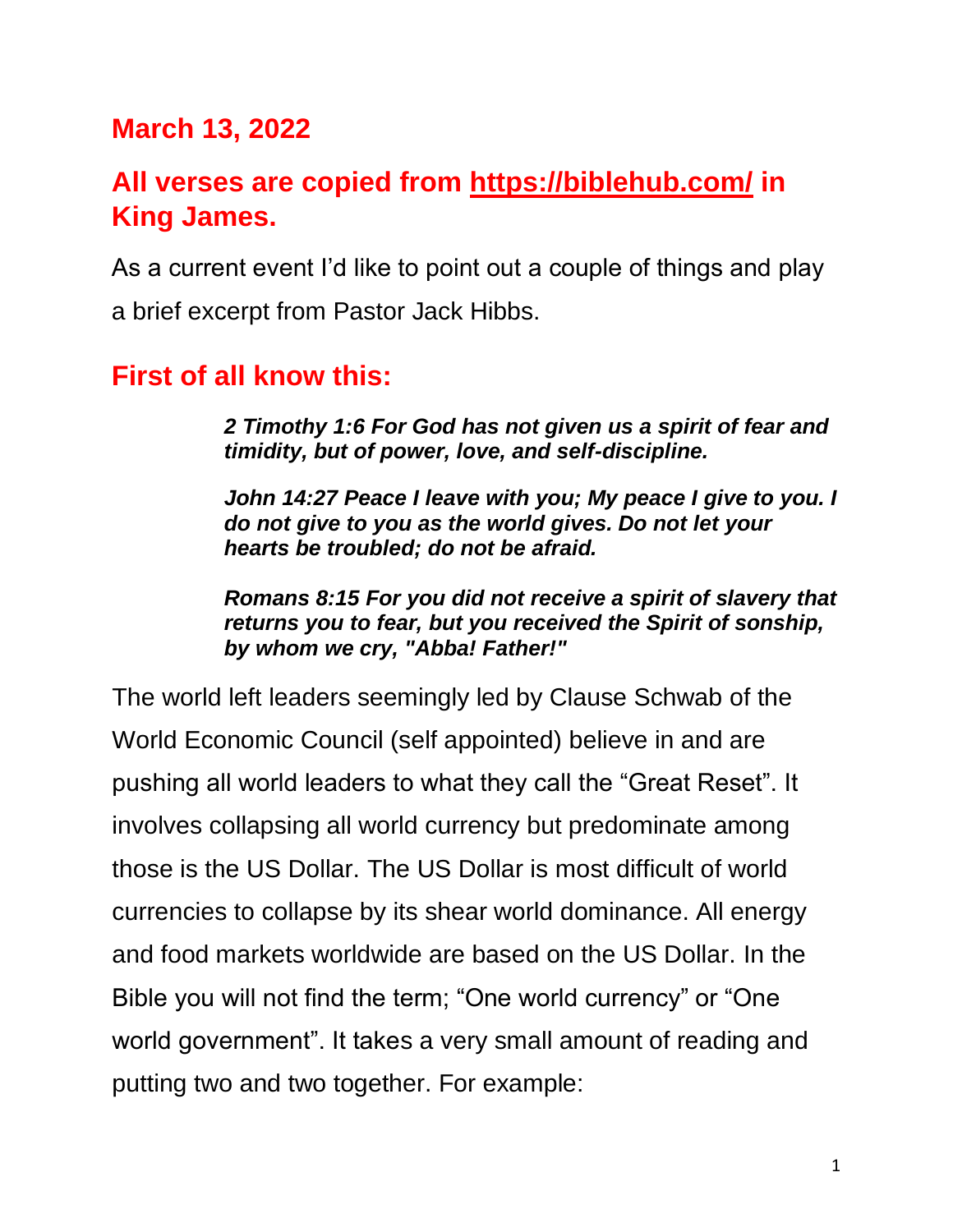*Revelation 13[:16A](https://biblehub.com/revelation/13-16.htm)nd he causeth all, both small and great, rich and poor, free and bond, to receive a mark in their right hand, or in their foreheads: [17A](https://biblehub.com/revelation/13-17.htm)nd that no man might buy or sell, save he that had the mark, or the name of the beast, or the number of his name. [18H](https://biblehub.com/revelation/13-18.htm)ere is wisdom. Let him that hath understanding count the number of the beast: for it is the number of a man; and his number is Six hundred threescore and six. (emphasis mine)*

Even though the words "one world currency" are not in this verse can you see how we come to that conclusion by reading this verse and understanding what it means that "all" and "no man might buy or sell, save he that had the mark." It is a means to force all humanity into a single buying and selling process that is controlled by one individual in the end: Satan through his anti-Christ. If all the world's commerce is controlled by a single entity doesn't it make sense, then that all the world must be dominated by a single governmental agency; IE "one world government"?

As to US currency, the US had a bill presented to the House of Representatives by

**Committee** 

**Sponsor:** [Sen. Brown, Sherrod \[D-OH\]](https://www.congress.gov/member/sherrod-brown/B000944) (Introduced 03/23/2020) **Committees:** Senate - Banking, Housing, and Urban Affairs

**Meetings:** [06/30/20 10:00AM](https://www.congress.gov/event/116th-congress/S/327614)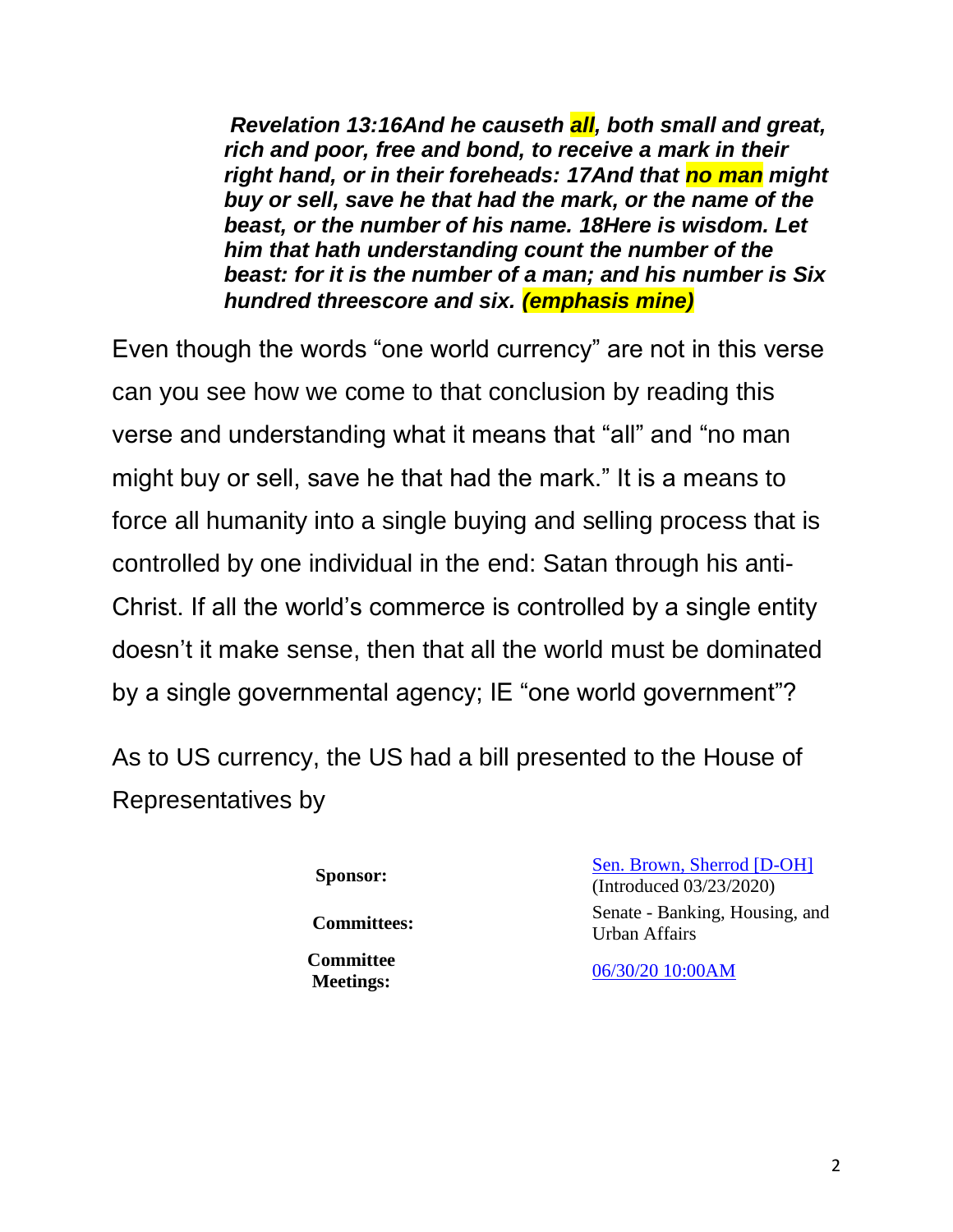### S.3571 - Banking for All Act116th Congress (2019- 2020)

This bill would set the stage for the removal of all US Currency allowing the advent of the US Digital Dollar. It is euphemistically being called the "Fed Coin" to be in direct competition with other crypto currency and especially Bit Coin both using blockchain technology but for opposing reasons. Current Crypto currency is untraceable. The proposed Fed Coin would be traceable anywhere in the world for ALL transactions down to the penny.

The following is copied from: *https://www.congress.gov/bill/116thcongress/senate-bill/3571*

# **Summary: S.3571 — 116th Congress (2019- 2020)[All Information](https://www.congress.gov/bill/116th-congress/senate-bill/3571/all-info) (Except Text)**

There is one summary for S.3571. [Bill summaries](https://www.congress.gov/help/legislative-glossary#glossary_billsummary) are authored by [CRS.](https://www.congress.gov/help/legislative-glossary#glossary_crs)

Shown Here: Introduced in Senate (03/23/2020)

#### **Banking for All Act**

This bill requires Federal Reserve member banks to provide digital pass-through accounts (i.e., digital dollar wallets) to residents and citizens, and to businesses domiciled in the United States. Among other things, these accounts must provide specified banking services to eligible persons who elect to deposit funds into these accounts, including access to COVID-19 (i.e., coronavirus disease 2019) aid payments. These accounts may not charge fees or have balance requirements, and must provide a specified interest rate.

In areas with limited access to Federal Reserve member banks, these banks must partner with postal retail facilities to provide services.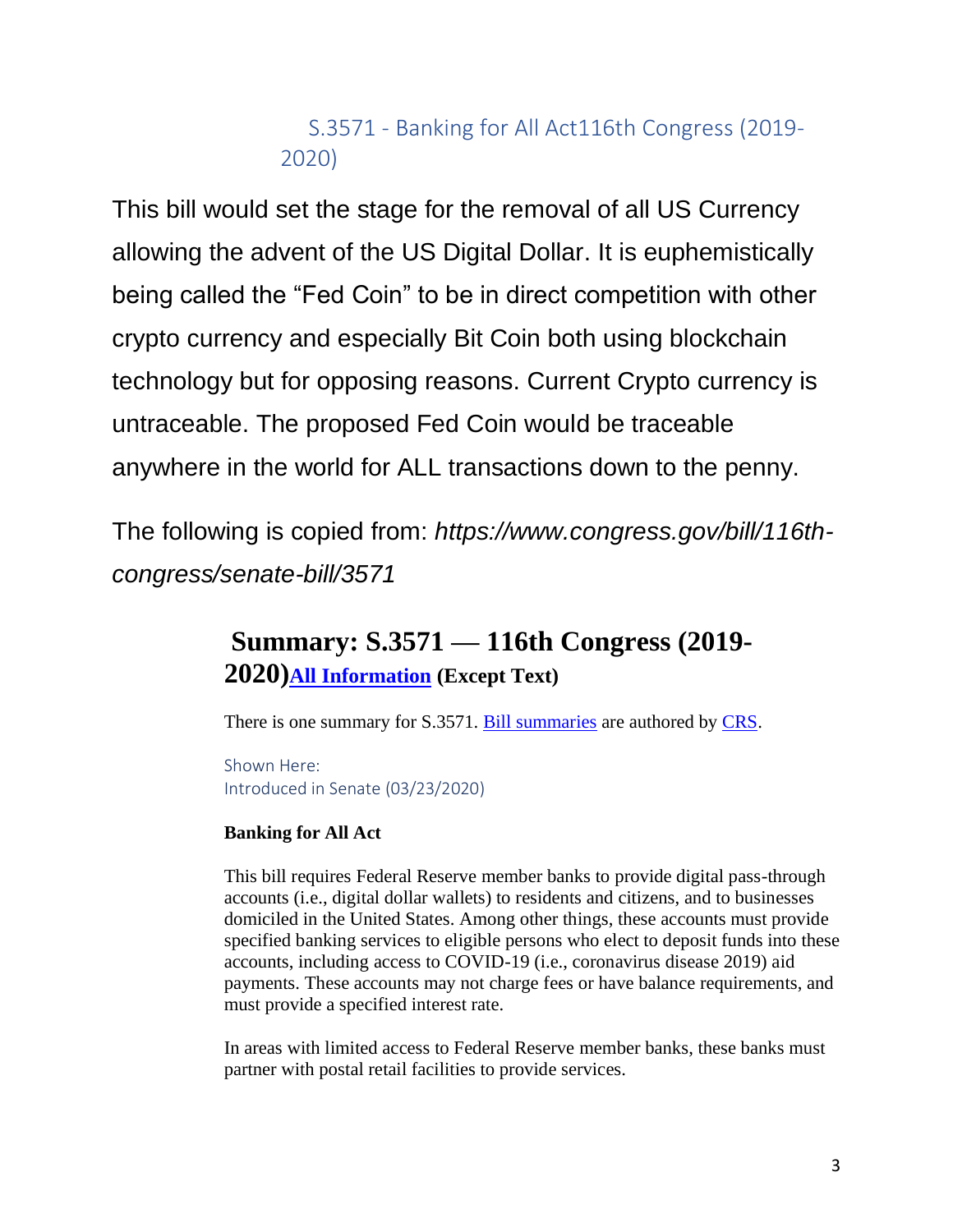Federal Reserve banks must permit state nonmember banks and credit unions to open master accounts for the purpose of offering digital pass-through accounts.

Postal retail facilities and certain small banks must be reimbursed by the appropriate Federal Reserve bank for operational costs incurred by offering the accounts.

### Now this short comment from Pastor Jack Hibbs;

### <https://www.youtube.com/watch?v=wIaXEI1yQtY>

starting at 13:00 and going to 19:00. Suggest you listen to the entire 1 hour and 34 minute broadcast.

### **Now to our Study on Revelation 12:**

We now go to an event that I believe started long ago but brings it to our current days. The book of Revelation is not as you can tell written chronologically for the most part. There are events that seem chronological but are actually happening simultaneously. There are events that transpired centuries ago and are revealed in a form using terms that don't fit with worldly events or are coupled with some worldly events like this chapter.

This chapter is a panorama view of earth and heaven where the original fall from Grace started with Satan in Heaven. Earth and Heaven were so closely related that events in one, effected the other.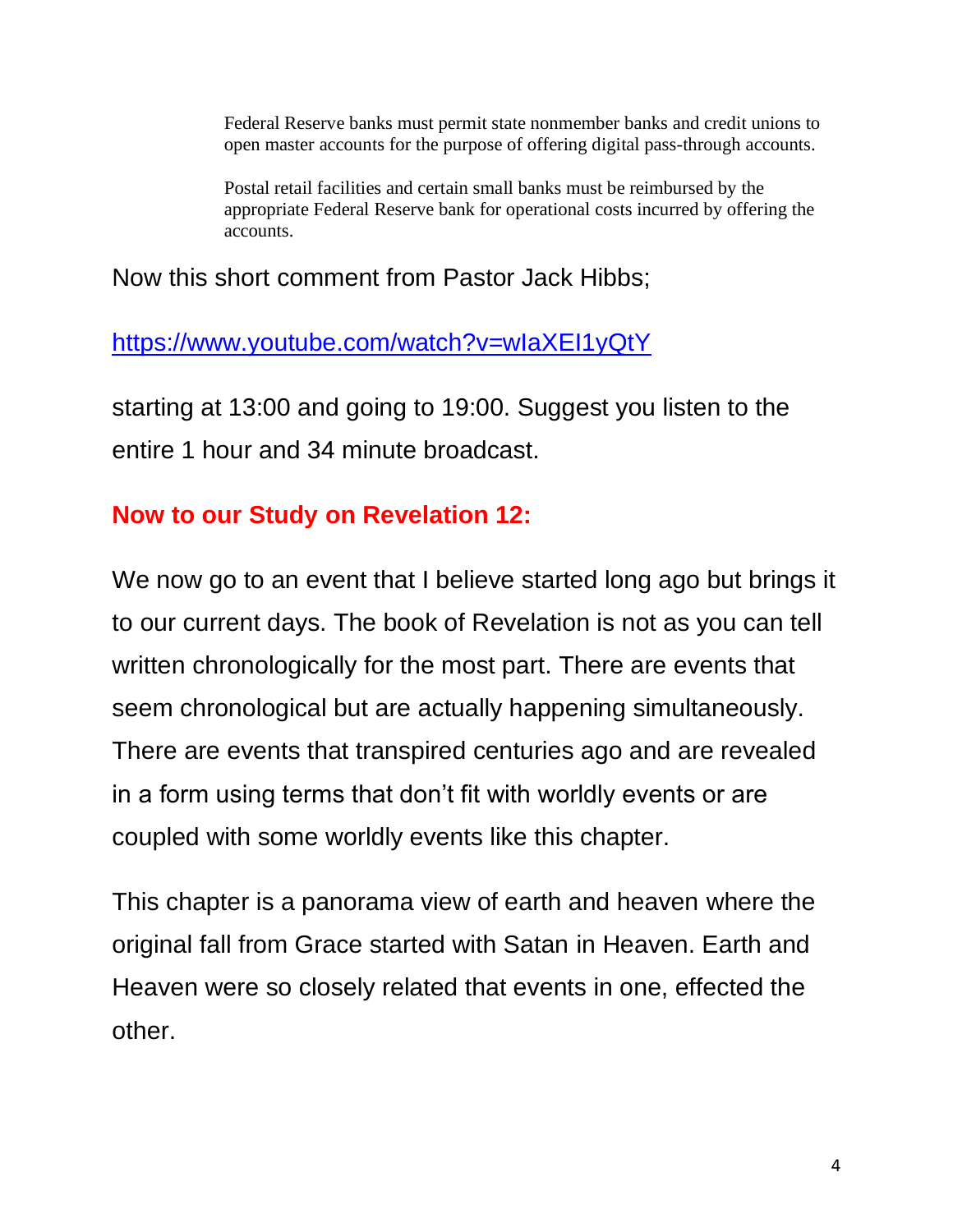God gives us a clue that what He is about to describe He calls it a "wonder". That is another word for a "sign"; something that is not easily understood perhaps but points to an import event, time. In this case it is a panorama from the time of the so called Edenic Covenant (the covenant God made in the Garden of Eden between Himself and Adam and Eve) (Hosea 6:7 refers to it as a covenant) through the crucifixion and resurrection and even to our current circumstances today in 2022. There are two types of Covenants in the Word of God. They are conditional and unconditional. The Covenant with Adam and Eve was "conditional". If they wanted to happy and healthful lives, then the condition was to; "not to eat of the tree of Good and Evi". An unconditional Covenant would be, like that found in

#### *John 3:16 For God so loved the world that He gave His only begotten Son that whosoever believed on Him should not perish but have everlasting life."*

In other words, God declared His love of man before man recognized Jesus as Savior. There is a condition on salvation and that is "believe". It did not cost us anything, it was free, and the price of salvation was paid by Christ. But the covenant of God's Love was from God to man, in that God loved man before man loved God. He loved you before you were even born and to show us how much He loved us He gave His Son as payment of debt for us.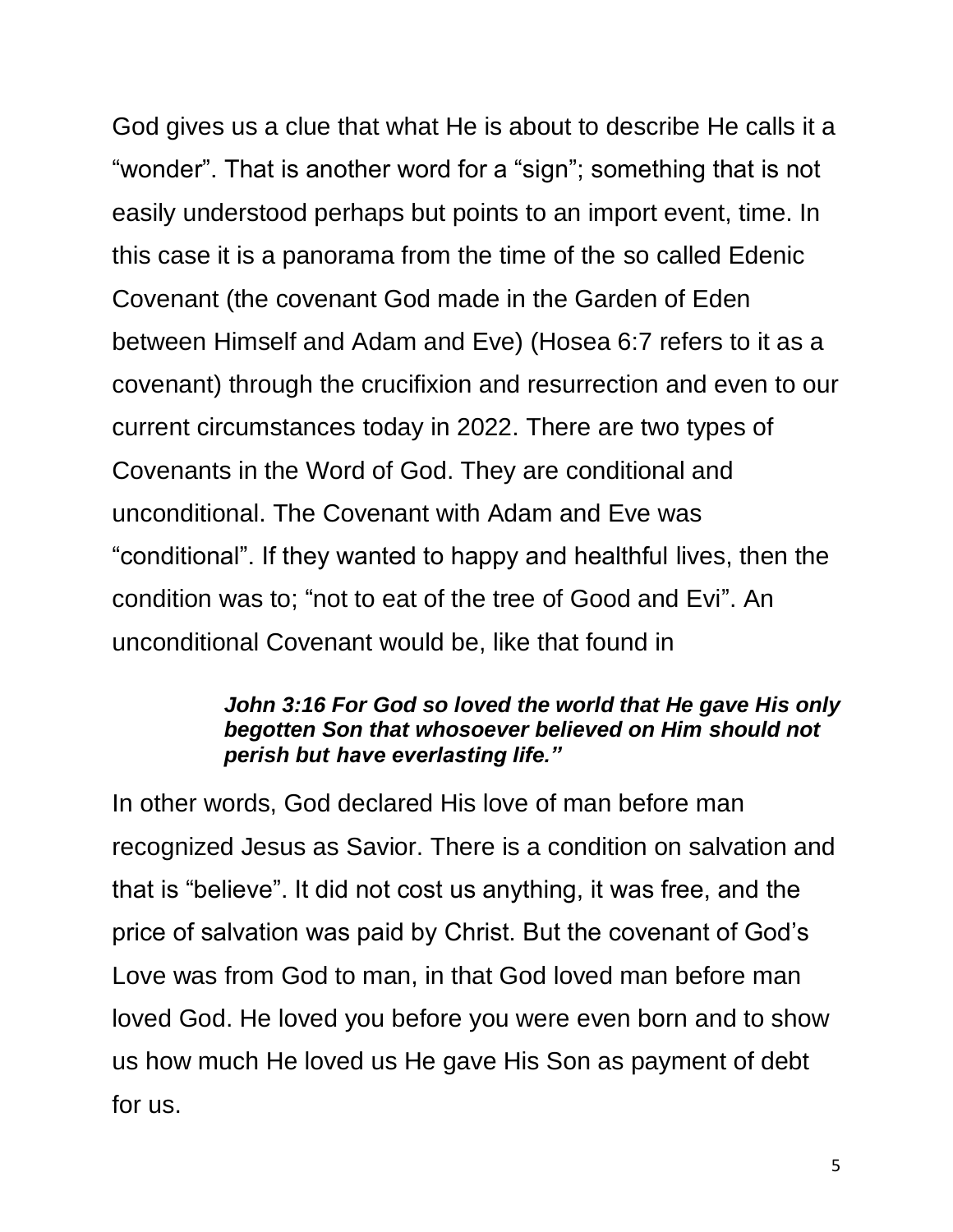# **Revelation 12**

### **The Woman and the Dragon**

### **[1A](https://biblehub.com/revelation/12-1.htm)nd there appeared a great wonder in heaven; a woman clothed with the sun, and the moon under her feet, and upon her head a crown of twelve stars:**

This sign of a woman may well account for at least three to four different women and encompass all Godly women and may well include the Church. So, it covers in a simile events from the Garden of Eden to the Church today as Christ created it.

The first of the women would be Eve the mother of all mankind. The second woman would be Sarah, Abrahams wife the mother of Isaac who would be the father of Jacob who became father to the 12 tribes of Israel and then Mary the Mother of Christ and the third woman would be all Godly women who have carried life within them and blessed the world with Godly children and the True and Living Church that Jesus Christ founded with His Blood and Testimony.

> *Genesis 3:16 Unto the woman he said, I will greatly multiply thy sorrow and thy conception; in sorrow thou shalt bring forth children; and thy desire shall be to thy husband, and he shall rule over thee.*

The penalty for the sin of Eve aside from terminal life was two main prongs;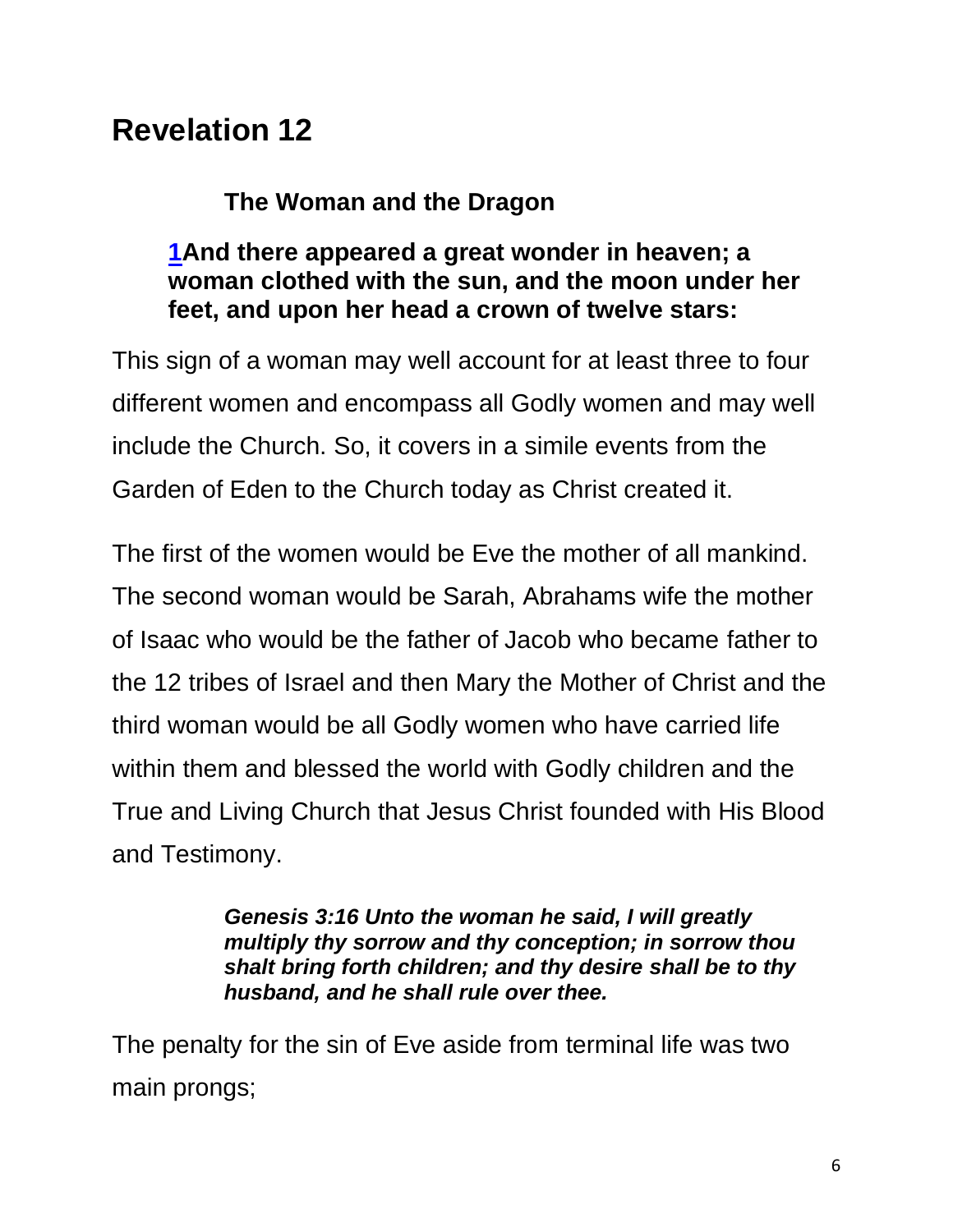This word "sorrow" in Hebrew is;

*Transliteration: etseb Definition: a hurt, pain, toil*

- 1. Pain in bringing forth children
- 2. Husband ruling over women

This verse even though directed at Eve, it was addressed to her as the mother of all coming human life. However, it was a sentence for all women who would live and marry whether they gave birth or not. For those that gave birth, pain would accompany that child birth.

Clothed with the Sun involves the relationship with Christ; Christ being the Sun that lights the entire world. The woman clothed with the Sun could easily be spelled SON instead of SUN. So, if we are correct in the Sun being Jesus the SON then who is the woman.

I believe there are two possibilities; Israel or the Church.

Either and both could be considered; Israel due to this being a view of history and the Godly protection Israel has experienced over the years since God chose them.

Read that verse again: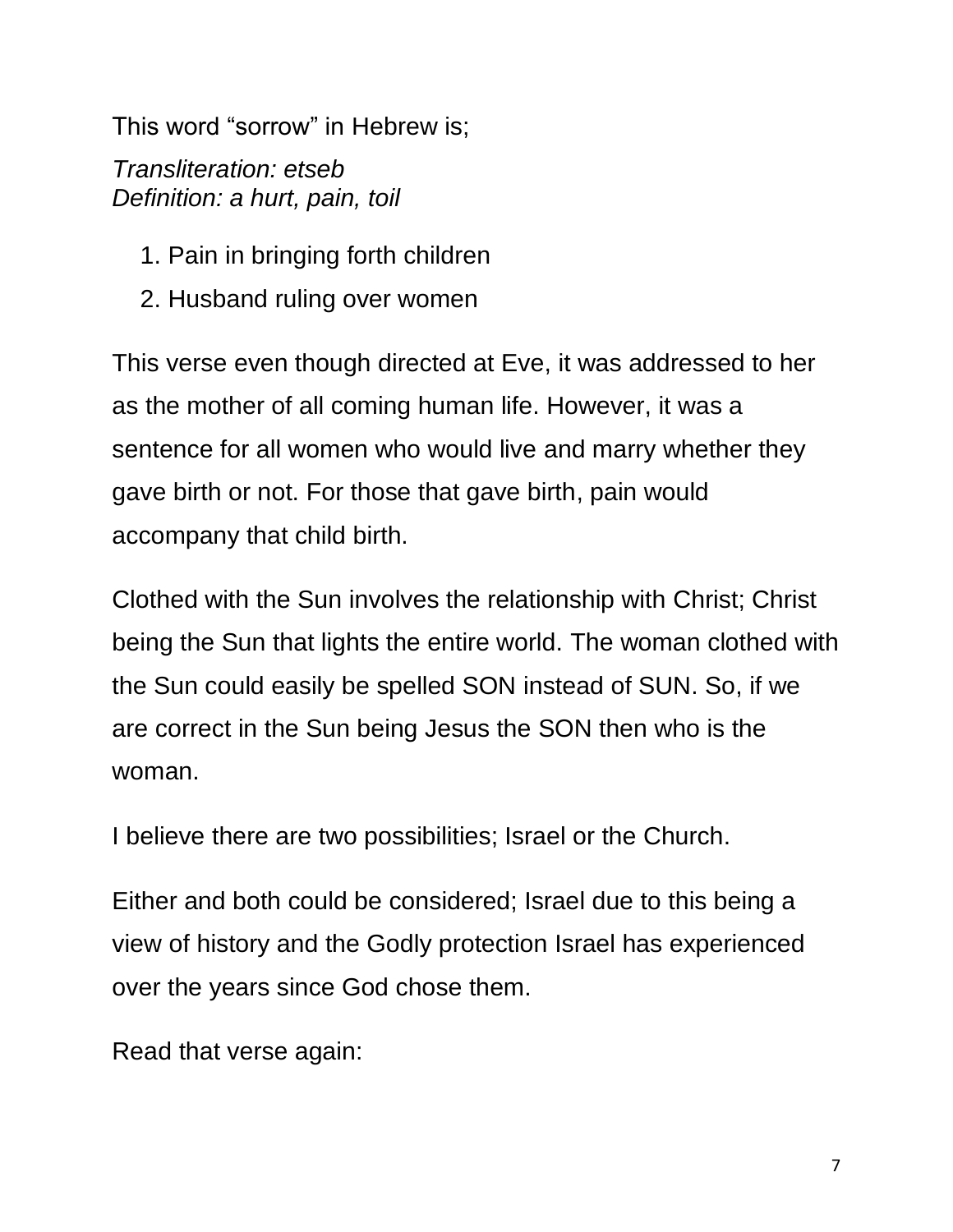#### *[1A](https://biblehub.com/revelation/12-1.htm)nd there appeared a great wonder in heaven; a woman clothed with the sun, and the moon under her feet, and upon her head a crown of twelve stars:*

In a way, God covered Israel as His bride; even though He later divorced her. That divorce was of course a metaphor to exhibit the terrible consequences of adultery and idol worship. God continues to this day to protect Israel and will do so until those who choose Christ are saved to the very end of Tribulation.

The second is the Church and even though some time in the future from when this event was seen Christ is bequeathed to the Church; the Church is the Bride of Christ and as the husband He would cover His Bride as is described.

Again:

#### *[1A](https://biblehub.com/revelation/12-1.htm)nd there appeared a great wonder in heaven; a woman clothed with the sun, and the moon under her feet, and upon her head a crown of twelve stars:*

This Church is not man made it does not have pastors or priest, deacons, or deaconesses as Christ Himself is the High Priest, Teacher, Founder and King. The only designated seat for Elders is around the Throne of God and there are 24 seats.

So just as God covered and continues today to cover Israel, Jesus covers the Church His Bride. "clothed with the sun"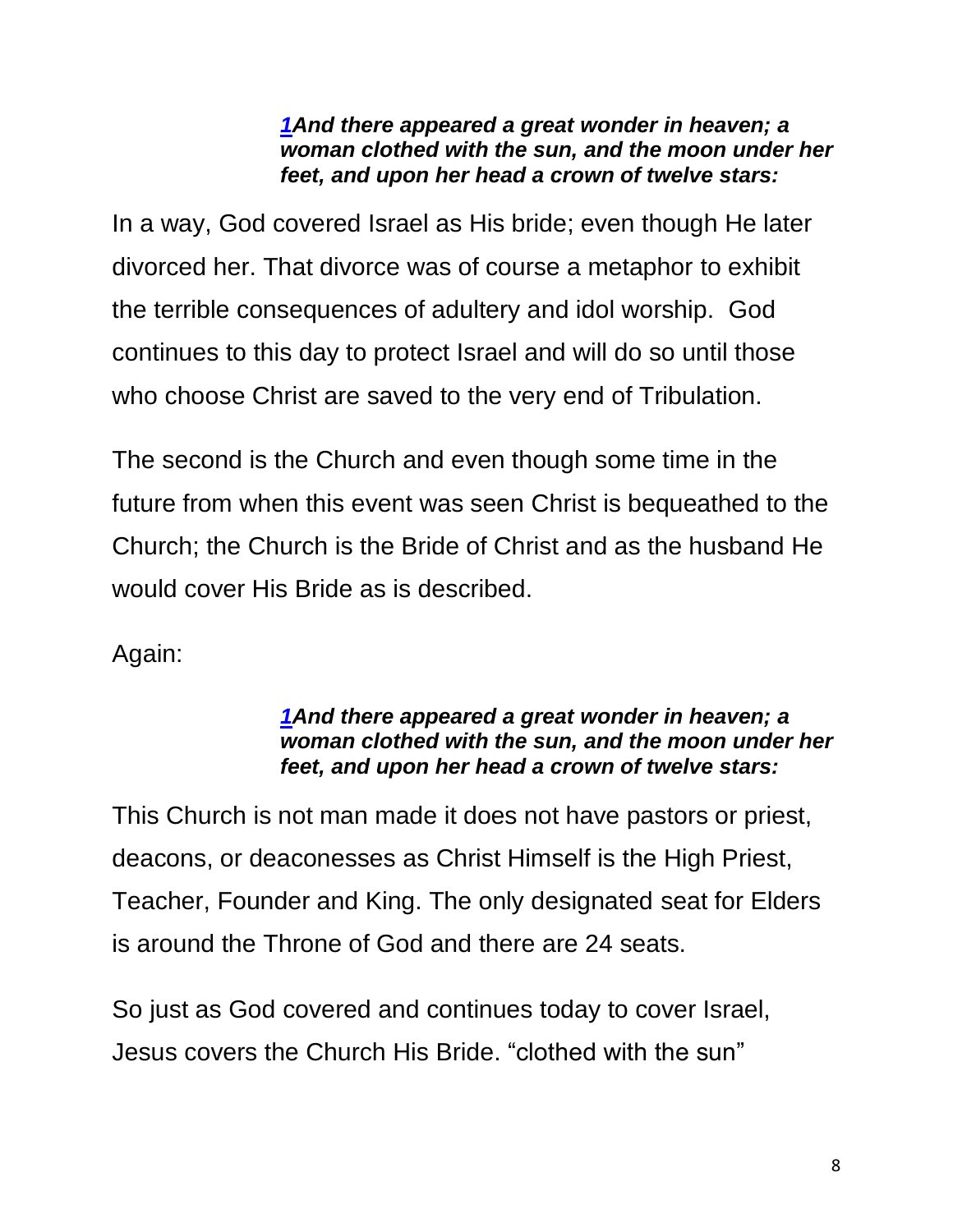The woman is seen with the moon under her feet; depicting the subjugation of Satan as a type of imposter that can only reflect the True Light of the Sun and is under the feet of the woman or women and men who would follow God and His Christ.

God would put enmity between the woman or all of human kind and Satan;

#### *Genesis 3:15 And I will put enmity between thee and the woman, and between thy seed and her seed; it shall bruise thy head, and thou shalt bruise his heel.*

The crown of the 12 stars is a reference to the nation Israel the sons of Abraham.

#### *The Meaning of Numbers: The Number 12 from BibleStudy.org*

*Twelve can be found in 187 places in God's word. Revelation alone has 22 occurrences of the number. The meaning of 12, which is considered a perfect number, is that it symbolizes God's power and authority, as well as serving as a perfect governmental foundation. It can also symbolize completeness or the nation of Israel as a whole. For example, Jacob (Israel) had twelve sons, each of which represented a tribe begun by a prince, for 12 princes total.* 

*God specified that twelve unleavened cakes of bread be placed every week in the temple with frankincense next to each of the two piles that were to be made. The priests were commanded to change the bread every Sabbath day (Leviticus 24).* 

*Christ called and choose twelve men to bear witness to what he did and to spread the good news of the gospel to*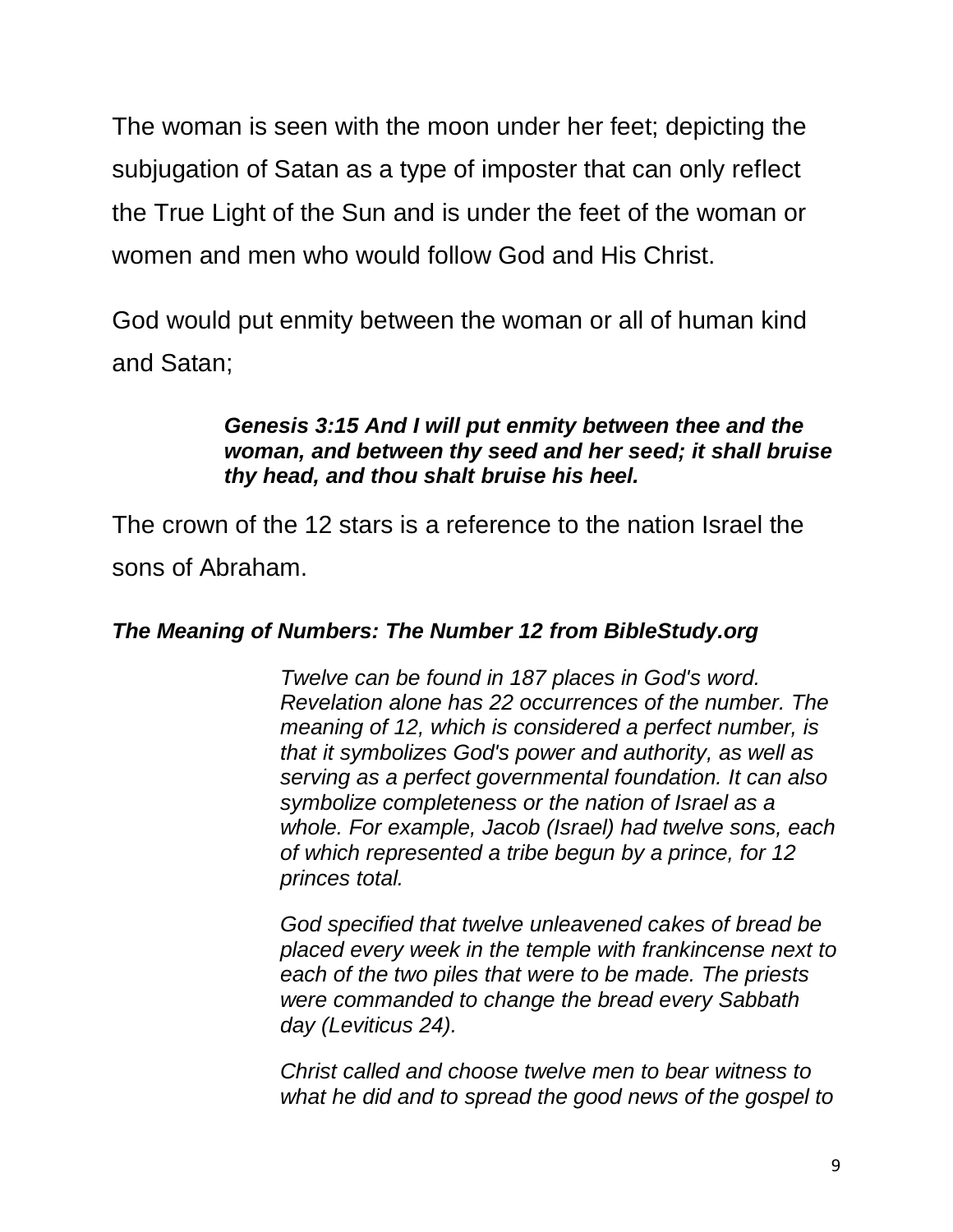*the entire world. After he was raised from the dead, Jesus told the eleven disciples (Judas had killed himself) that God had given him ALL power and authority in both earth and heaven (God's divine authority - Matthew 28:18).*

*Twelve thousand from each tribe of Israel (144,000 total) will receive salvation during the end time's Great Tribulation (Revelation 7). A set of 144,000 (12 x 12,000), possibly the same as those in chapter 7, will be taken from earth in order to serve and follow the Lamb of God (Revelation 14:1 - 5). Christ's bride in Revelation 12, the church, wears a crown containing twelve stars.*

### **[2A](https://biblehub.com/revelation/12-2.htm)nd she being with child cried, travailing in birth, and pained to be delivered.**

### **Travailing from Strong's Concordance**

Phonetic Spelling: (loo'-pay) Definition: pain of body or mind, grief, sorrow Usage: pain, grief, sorrow, affliction. HELPS Word-studies

**3077** *lýpē* – properly, distress, vexation; (figuratively) physical or emotional pain; *heavy, heart-sorrow* (grief) that *brings a person down*.

This travailing in a general sense covered centuries in one understanding of this sign. It began with the travailing that Eve would experience due to sin as promised by God and continue on for all women in child birth. But not just mankind but all of creation would be in travail.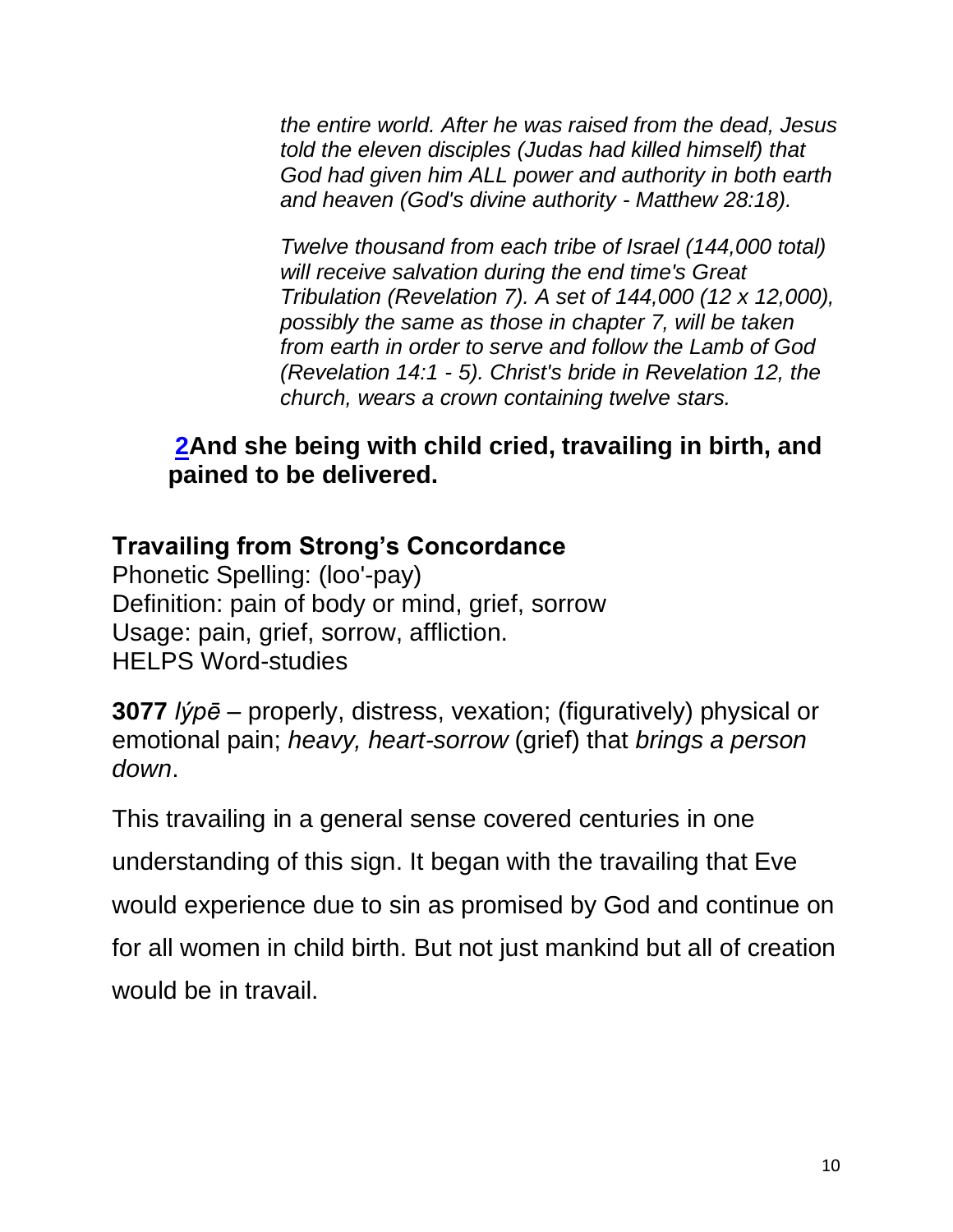It would encompass the travailing of Sarah as she was finally given a son that God promised and would be the foundation of the Nation Israel that God had Chosen.

It would include the travail of Mary the mother of Christ Himself as her first born and the very Son of God and it includes the travailing of all women in child birth especially those Christian women even though involved in the passing of the sin gene from generation to generation Christian women were also mighty in the passing on of Christ to their children.

In that vein it could also be the travailing in child birth as in the birth and growth of the True Church of Jesus Christ. That Church cannot be duplicated, it is a single sovereign entity that belongs to Jesus and Him alone; its only administrative board are the 24 Elders that sit before the Throne of God. Their sole response is to worship God and His Son. Many Christian women who are childless are also critical in passing on of God's Love, Mercy and Grace to children in their lives.

Even though this verse could specify Mary, due to vs 5 identifying the child as one that would rule the nations but at the same time this event was planned from the beginning of time. So, God knew what His Son would do and the travail that Mary and women in general would endure, God endures as well. However, it is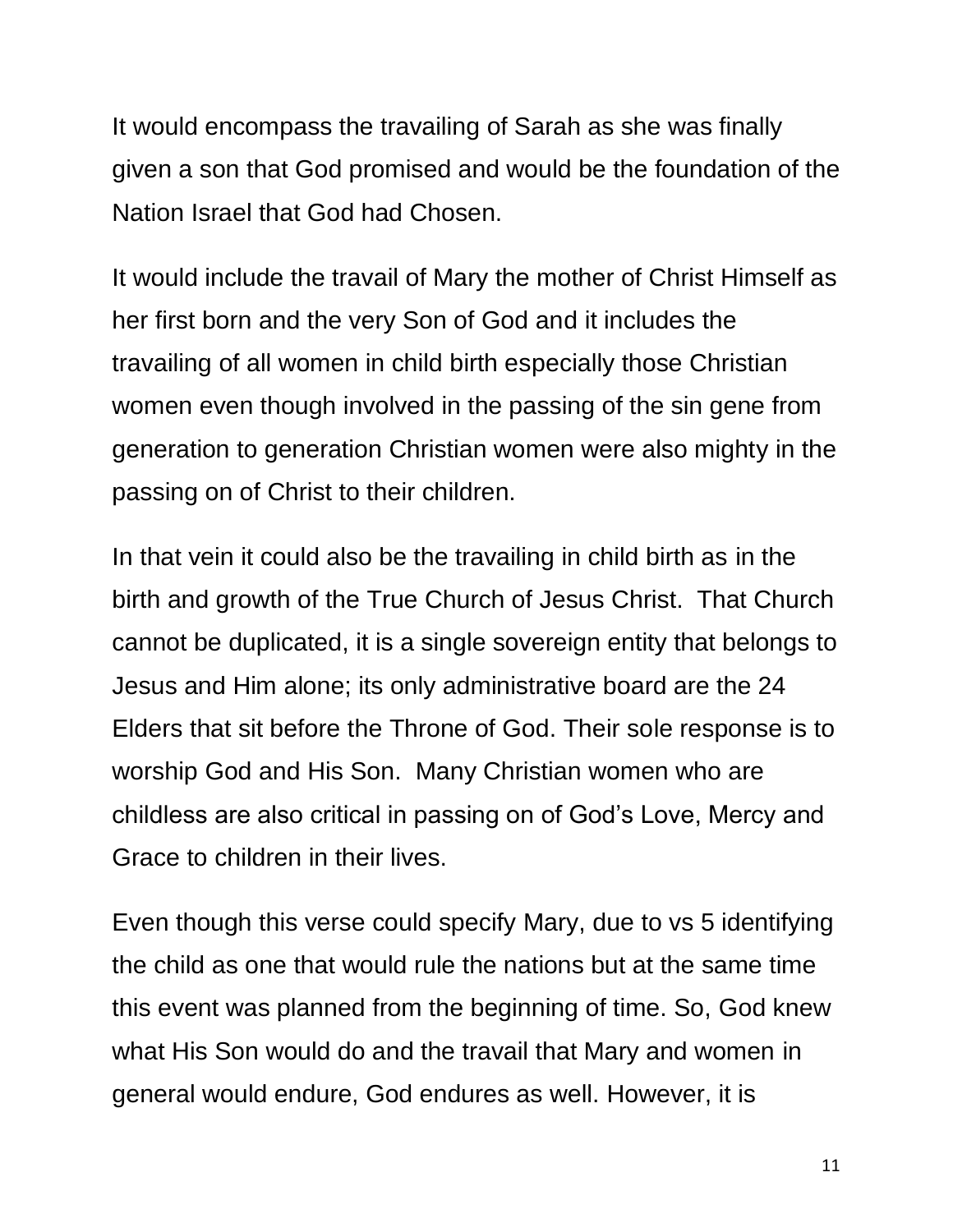broader than even about Mary; it encompasses the travail of all creation.

In the broadest scale we can look at is the delivery of the entire earth from the pain and suffering it has endured since the fall of man.

> *Romans 8[:21B](https://biblehub.com/romans/8-21.htm)ecause the creature itself also shall be delivered from the bondage of corruption into the glorious liberty of the children of God. [22F](https://biblehub.com/romans/8-22.htm)or we know that the whole creation groaneth and travaileth in pain together until now. [23A](https://biblehub.com/romans/8-23.htm)nd not only they, but ourselves also, which have the firstfruits of the Spirit, even we ourselves groan within ourselves, waiting for the adoption, to wit, the redemption of our body.*

### **[3A](https://biblehub.com/revelation/12-3.htm)nd there appeared another wonder in heaven; and behold a great red dragon, having seven heads and ten horns, and seven crowns upon his heads.**

Another sign in heaven; a great red dragon. It is not hard to understand who this would be, it is Satan himself having a description of a might beast; 7 heads represent earthly universal

sovereignty from the 7 crowned heads.

Crowns and heads = political and social/economic sovereignty

The ten horns represent complete power on the earth.

Horns = power in this case demonic power.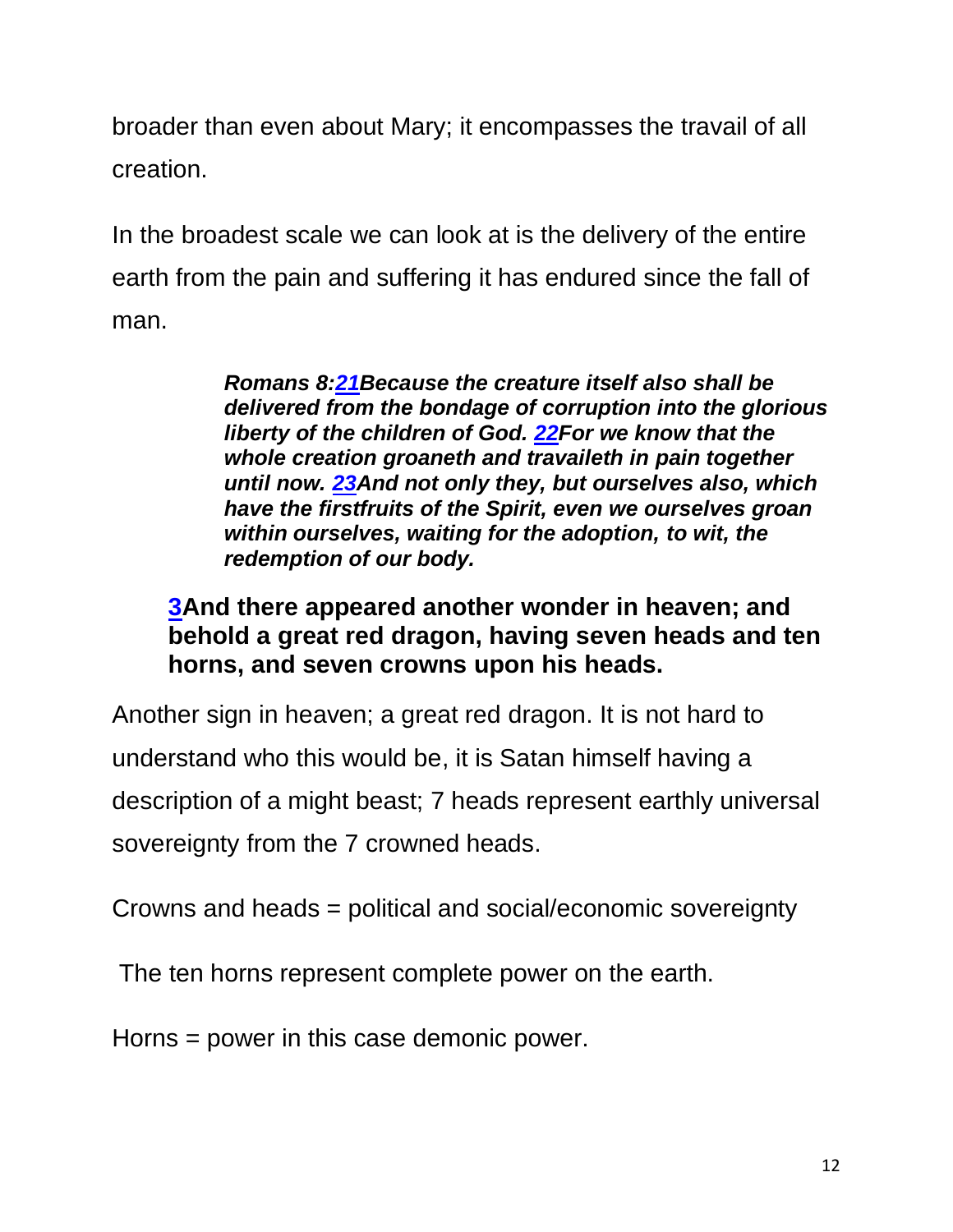This sovereignty and power is only temporary and was connected to the transfer of the Title deed to the earth at the fall of Adam and Eve. We saw in the last chapter that event was reversed from the Title being rescued from Satan and given to the proper owner Jesus Christ. We saw that in the last chapter so you can see that Revelation bounces back and forth between history and future events.

> *Revelation 11: [15A](https://biblehub.com/revelation/11-15.htm)nd the seventh angel sounded; and there were great voices in heaven, saying, The kingdoms of this world are become the kingdoms of our Lord, and of his Christ; and he shall reign for ever and ever.*

Back to the description of the Red Dragon, we see Satan described similarly in Chapter 17 of Revelation.

> *Revelation 17:3 So he carried me away in the spirit into the wilderness: and I saw a woman sit upon a scarlet coloured beast, full of names of blasphemy, having seven heads and ten horns.*

The term dragon or beast was used in the Old Testament as a description of what was known at that time that struck fear into the hearts and minds of the earthly population. Satan is described as a serpent, red dragon or beast amongst other terms. The bottom line is that he is a created being by God and has fallen from his position of splendor within God's domain and is now an enemy of God and Christendom. Satan is now described in terms that reflect his fallen nature that embraces a repulsion by human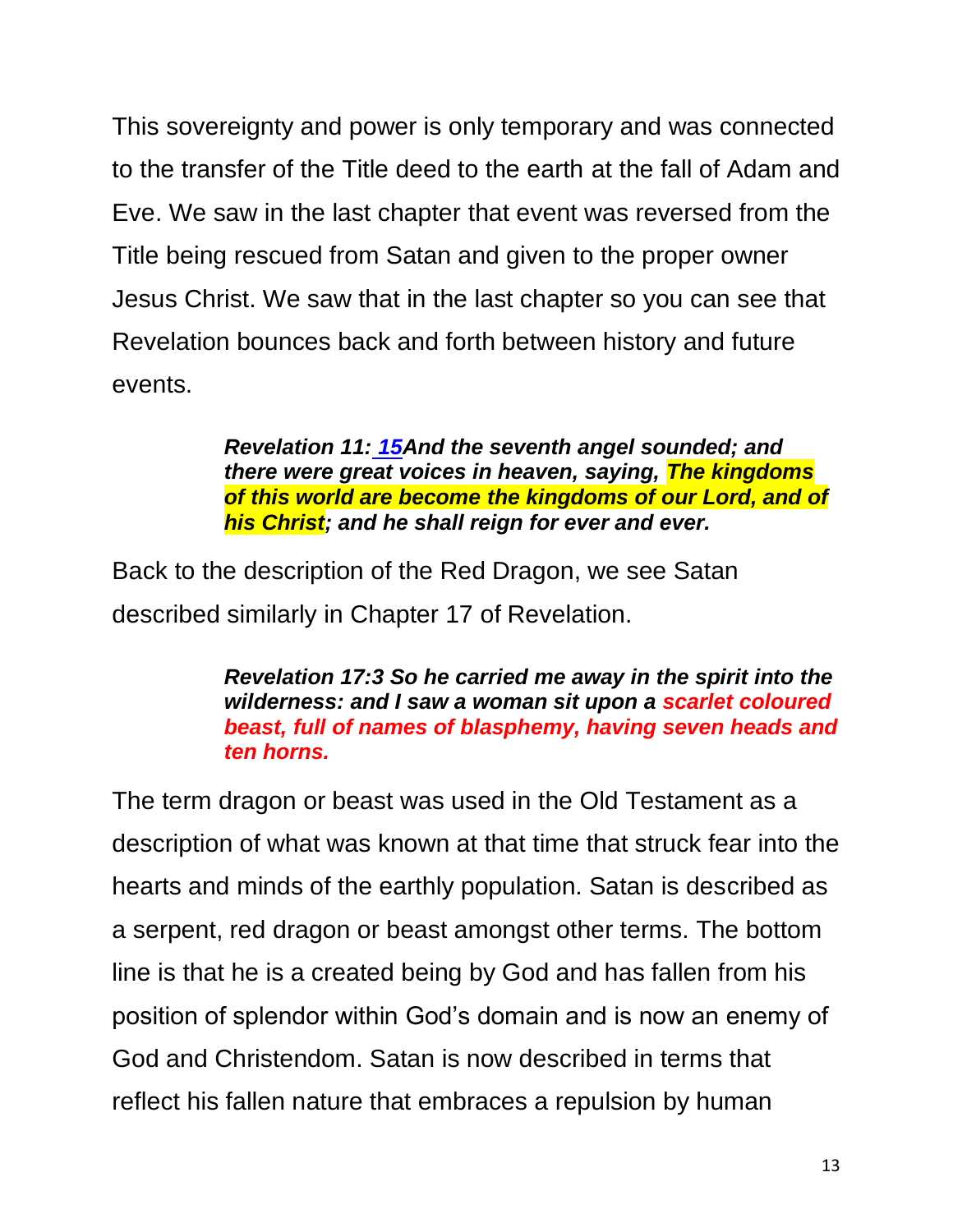beings in general and specific rejection by God, His Son Jesus and Christians as the Bride of Christ.

### **[4A](https://biblehub.com/revelation/12-4.htm)nd his tail drew the third part of the stars of heaven, and did cast them to the earth: and the dragon stood before the woman which was ready to be delivered, for to devour her child as soon as it was born.**

The tail of course would be consistent with a dragon that is being used to describe Satan. The image is that with a swipe of his tale Satan took 1/3 of the angels in heaven.

#### *Jude 1:6 And the angels which kept not their first estate, but left their own habitation, he hath reserved in everlasting chains under darkness unto the judgment of the great day.*

The term used for "star" in this verse is actually defined as a star strewn about the heavens. The imagery is that Satan had great power, enough so that 1/3 of all the angels would follow him. We know that 1/3 of all the stars in the heavens did not fall onto the earth or the earth would not exist, so we must take it as a simile. So, the point God is making both in this verse and in Jude is that Satan used his power of persuasion and position as the Worship Leader in Heaven for personal glory, falling from God's Grace and dragging a substantial number of angels with him to their doom.

> *Ezekiel 28: [13T](https://biblehub.com/ezekiel/28-13.htm)hou hast been in Eden the garden of God; every precious stone was thy covering, the sardius, topaz, and the diamond, the beryl, the onyx, and the jasper, the*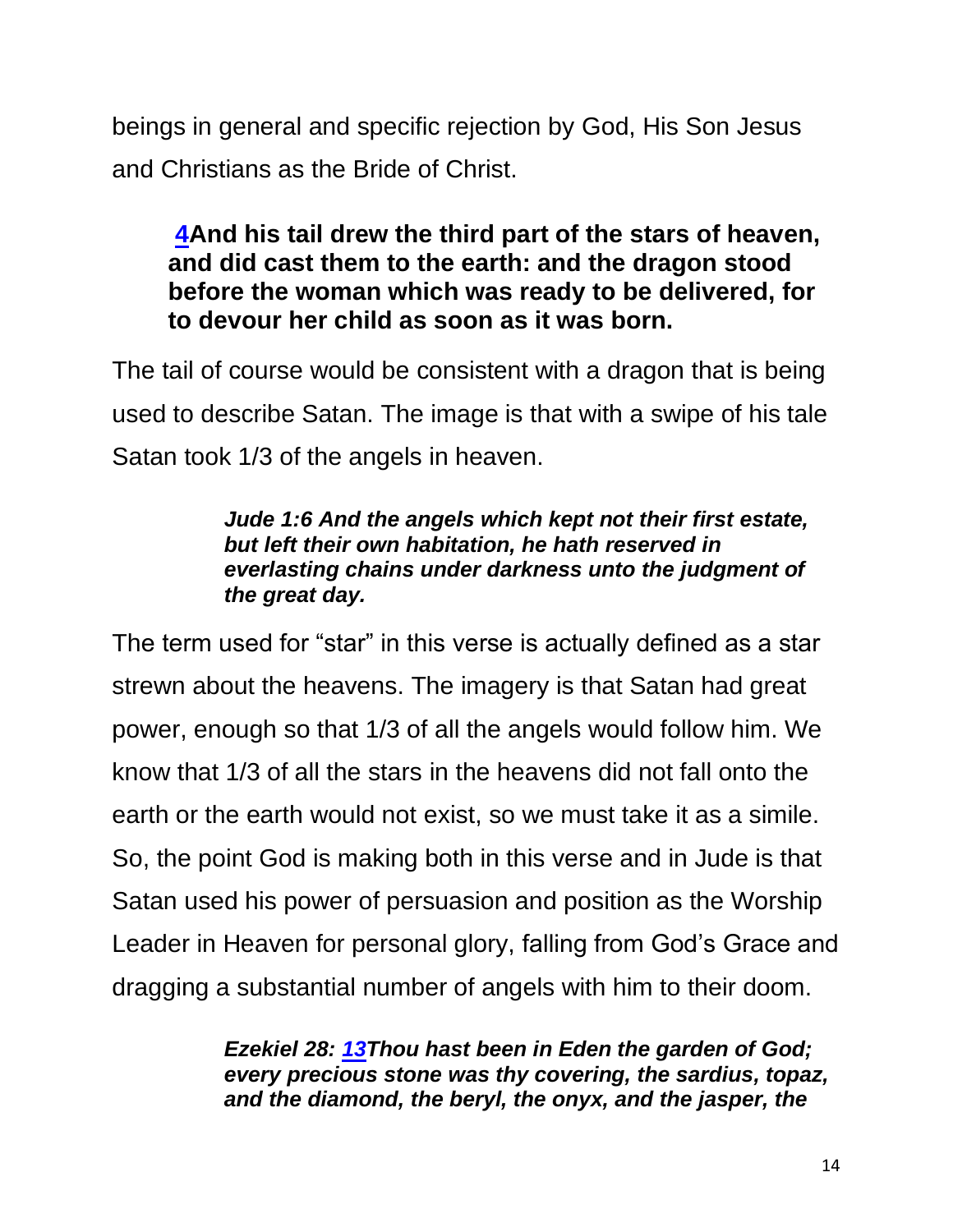*sapphire, the emerald, and the carbuncle, and gold: the workmanship of thy tabrets and of thy pipes was prepared in thee in the day that thou wast created.*

*[14T](https://biblehub.com/ezekiel/28-14.htm)hou art the anointed cherub that covereth; and I have set thee so: thou wast upon the holy mountain of God; thou hast walked up and down in the midst of the stones of fire.*

*[15T](https://biblehub.com/ezekiel/28-15.htm)hou wast perfect in thy ways from the day that thou wast created, till iniquity was found in thee.*

*[16B](https://biblehub.com/ezekiel/28-16.htm)y the multitude of thy merchandise they have filled the midst of thee with violence, and thou hast sinned: therefore I will cast thee as profane out of the mountain of God: and I will destroy thee, O covering cherub, from the midst of the stones of fire.*

*[17T](https://biblehub.com/ezekiel/28-17.htm)hine heart was lifted up because of thy beauty, thou hast corrupted thy wisdom by reason of thy brightness: I will cast thee to the ground, I will lay thee before kings, that they may behold thee.*

*[18T](https://biblehub.com/ezekiel/28-18.htm)hou hast defiled thy sanctuaries by the multitude of thine iniquities, by the iniquity of thy traffick; therefore will I bring forth a fire from the midst of thee, it shall devour thee, and I will bring thee to ashes upon the earth in the sight of all them that behold thee.*

*[19A](https://biblehub.com/ezekiel/28-19.htm)ll they that know thee among the people shall be astonished at thee: thou shalt be a terror, and never shalt thou be any more.*

Satan had contrived to disrupt God's plan at many points in history starting in heaven with his own rebellion and then at the Garden of Eden. Satan's plan was to get man to reject God, just like he and his fallen angels had done. The pain that would cause God was likely calculated by Satan, to cause God to abandon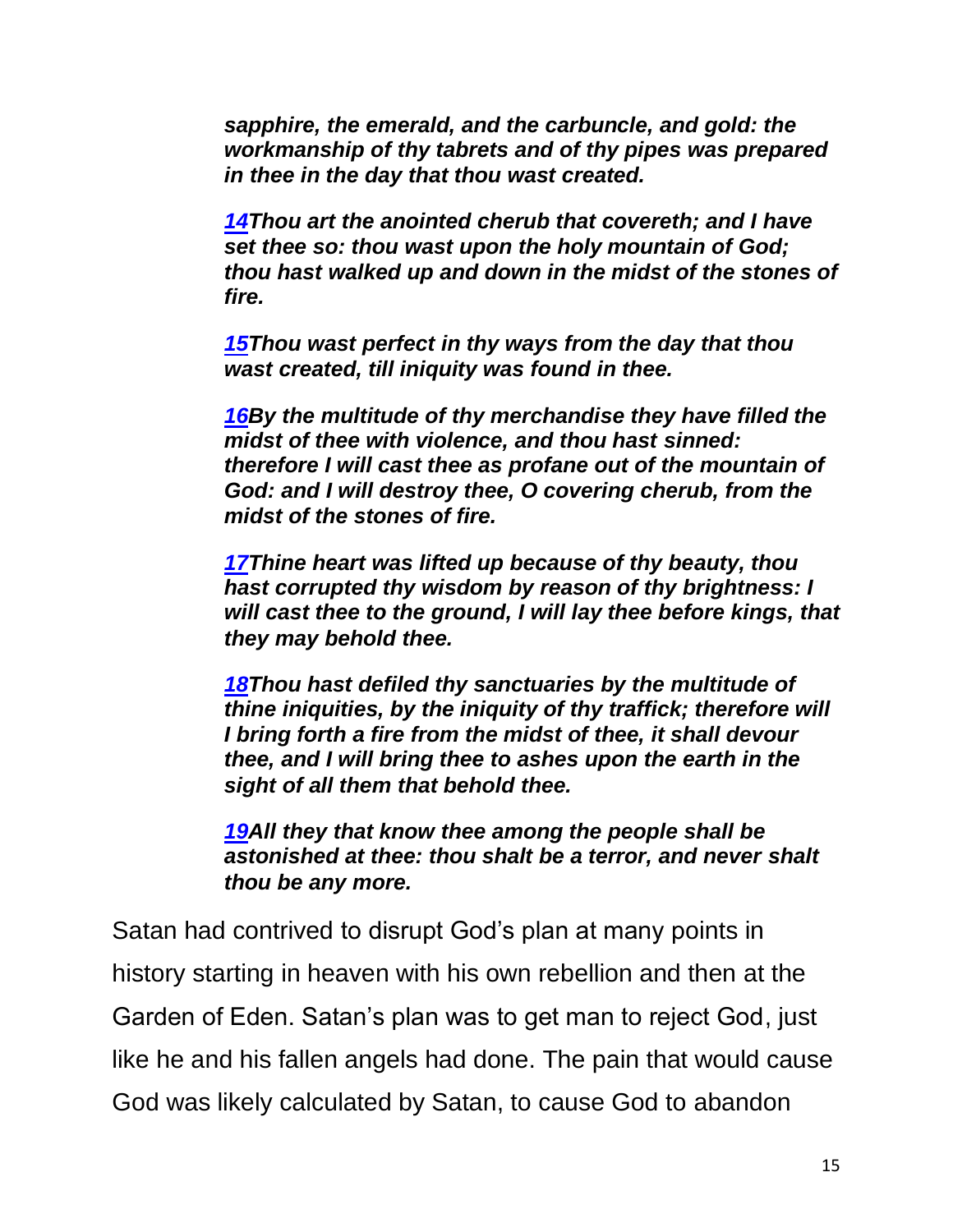man and the earth. God's response though was to love man with a love that was inconceivable to Satan and even to us; even though a penalty was to be imposed upon man and woman for their sin of not believing God. God did not destroy man, so Satan failed at that juncture.

With another failure Satan had to look to his next opportunity and they were plentiful.

Satan's attempted and continues to attempt to disrupt God's plan; although there are many more subtle attempts by Satan these are the five most prominent.

These are from Don Stewart of Blue Letter Bible, I added a few more descriptive words on each event.

https://www.blueletterbible.org/faq/don\_stewart/don\_stewart\_84.cfm

**1. The Human Race; in the Garden of Eden Satan got Adam and Eve to not believe God. The flood of Noah's and the tainting of the blood of mankind with that of fallen angels the Nephilim.** 

**2. The Nation Israel; at numerous points including Abraham and Sarah's servant Hagar trying to help God along and had Ishmael which would have subverted the true blood line.**

**3. The Promised Line; targeted again disrupting during the time of Ester to destroy all Hebrews and Israel with it.**

**4. Jesus Christ; His Death was to be permanent.**

#### Perhaps the most horrific and ongoing plan of Satan is;

**5. The Church; destroy the messenger destroy the message. Make the church non-effective, divided into many denominations, caught up in worldly images,**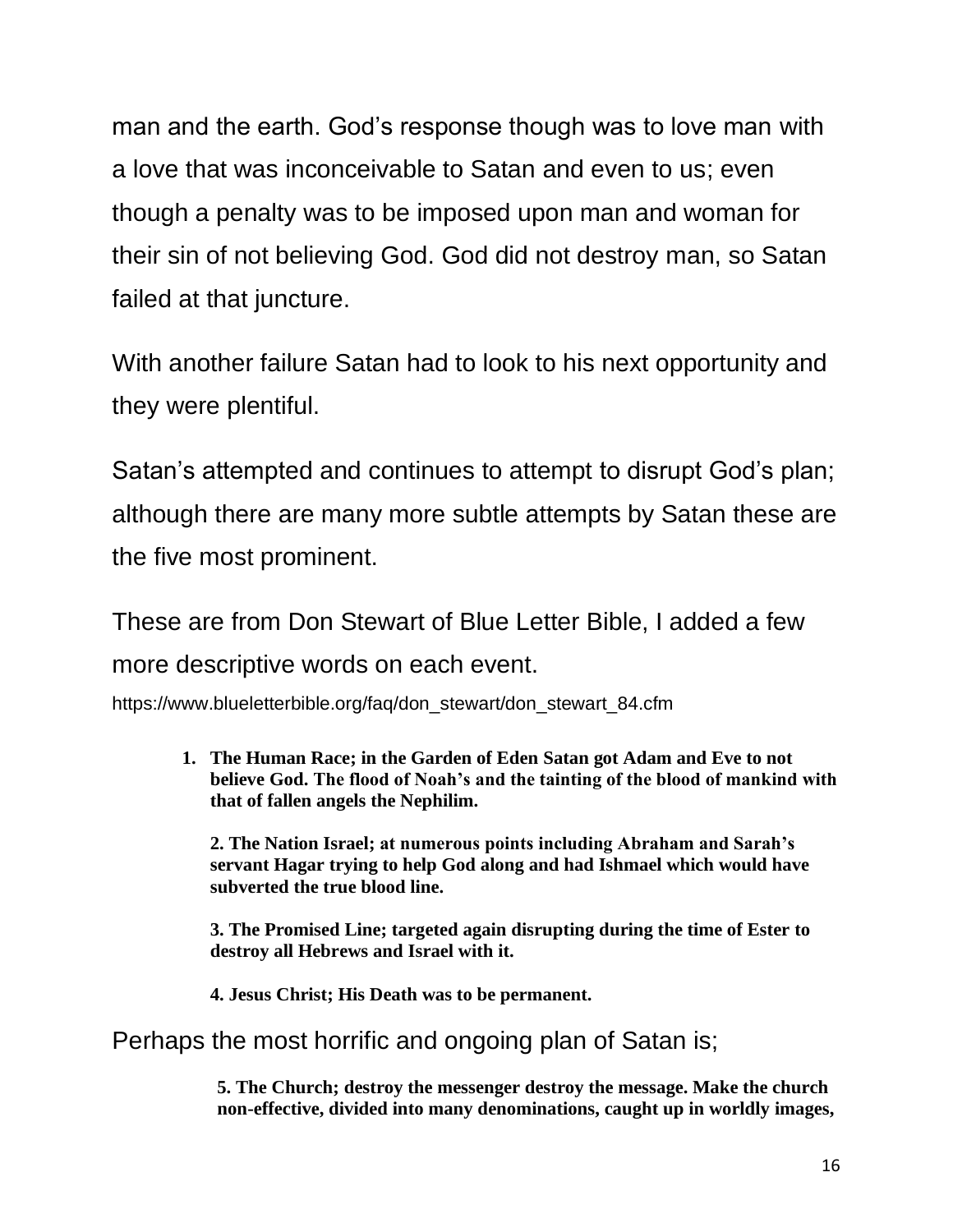**false prophets, false religions, false teachers, deceit, corruption at the highest levels of organized religion, sexual perversion within these man made religions. In the end, the gentiles cannot tell the difference to them all religions are alike and none can be trusted.** 

### **[5A](https://biblehub.com/revelation/12-5.htm)nd she brought forth a man child, who was to rule all nations with a rod of iron: and her child was caught up unto God, and** *to* **his throne.**

Undoubtedly this is describing Christ and His birth to Mary. But it goes beyond that one event even though the most important birth in the history of mankind. The events from birth to resurrection developed over 32 years but reading this one would think it was instantaneous, but we know it was not.

In other words, when Jesus was born He was not immediately "caught up to heaven", Harpazo in the Greek or Rapturo in Latin which in the English language is "Rapture".

Jesus stayed on the earth for about 32 years carrying out His Father's Will.

### **[6A](https://biblehub.com/revelation/12-6.htm)nd the woman fled into the wilderness, where she hath a place prepared of God, that they should feed her there a thousand two hundred** *and* **threescore days.**

There was a lot of fleeing into the desert throughout the Bible, but in this verse, we see something more specific and that is the time that the woman is in the wilderness in which she had a place prepared for her.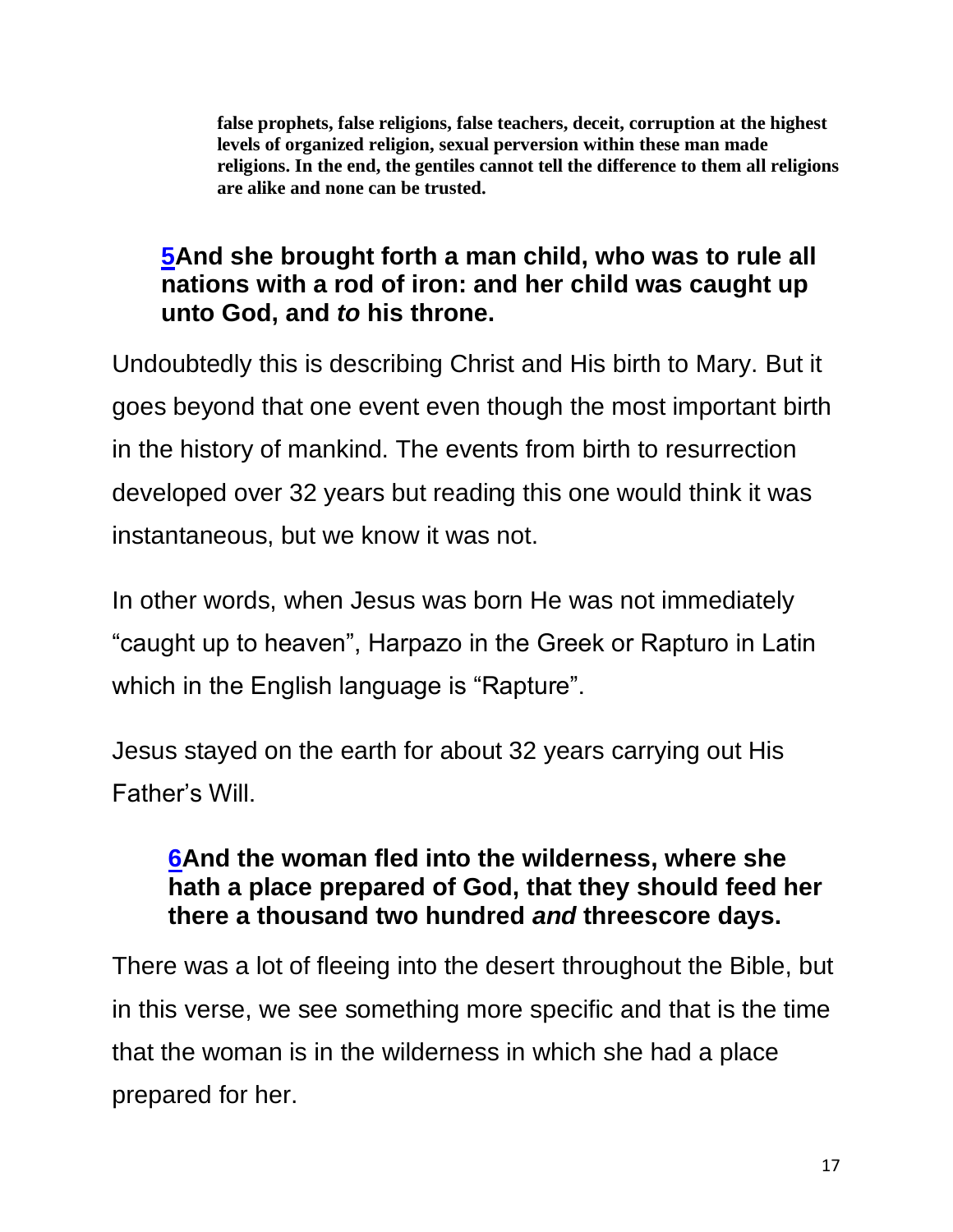**Q.** Let's start with the her? Who is she?

This event is a specific event but can also cover a number of events that would focus on Israel.

We have looked back to see the timeline involving Israel's creation, to Mary and the creation of Jesus the Messiah. Now we look forward beyond 2022 to see another event.

This "woman" is Israel during the Tribulation.

Those in Israel are encouraged to flee to the mountains in general due to the coming persecution of the beast against any Israeli or Christian in or around Jerusalem.

There are two places that are of interest nearby Israel but nothing is certain about either as being a specific location for Israel to flee to; the Hebrew Bozrah and in Greek Petra. The second place in general is Pella also in Jordan and a location that the Christians fled to during the destruction of Jerusalem by Rome.

> *Matthew 24: [15W](https://biblehub.com/matthew/24-15.htm)hen ye therefore shall see the abomination of desolation, spoken of by Daniel the prophet, stand in the holy place, (whoso readeth, let him understand:) [16T](https://biblehub.com/matthew/24-16.htm)hen let them which be in Judaea flee into the mountains:*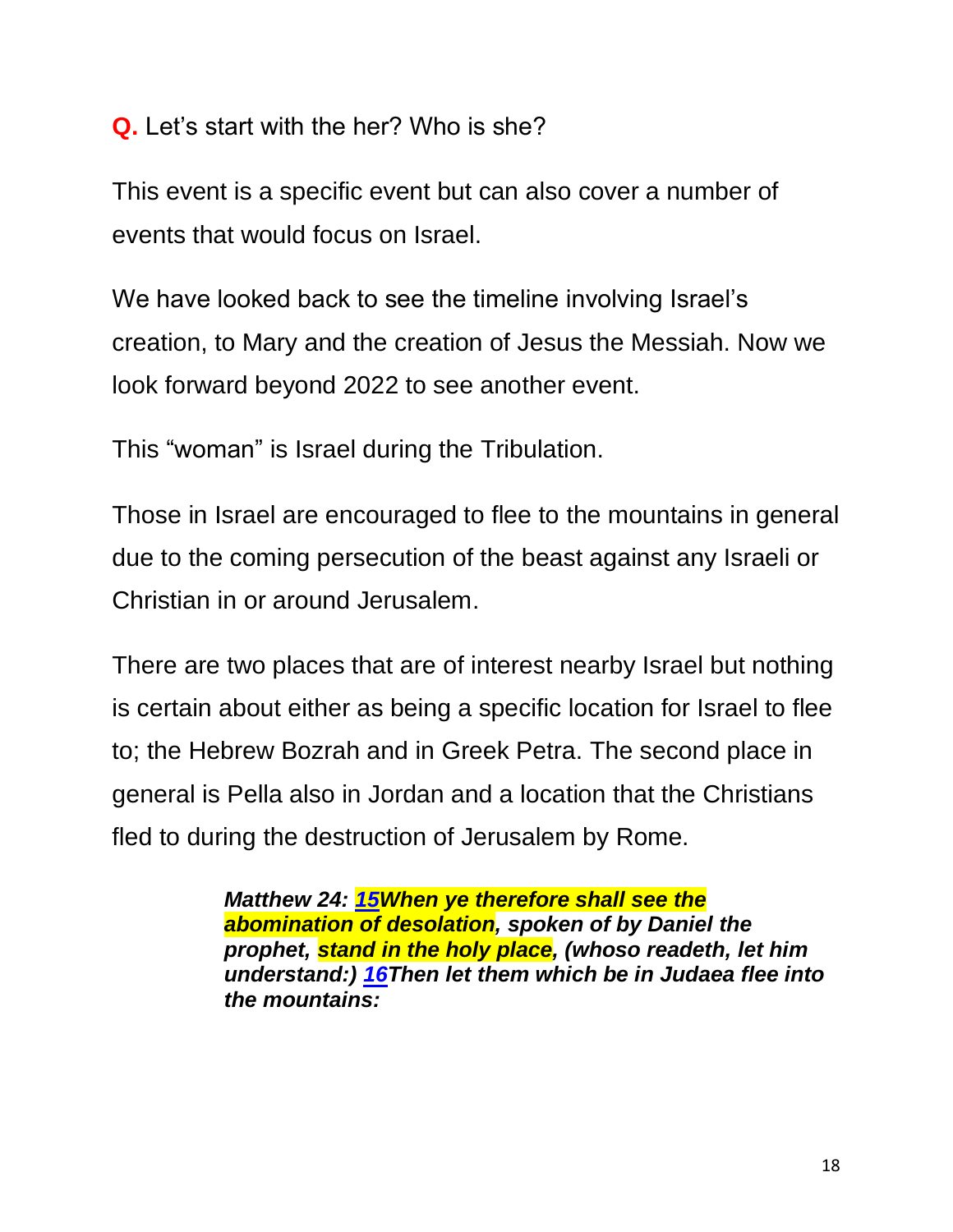*https://escapeallthesethings.com/abomination-desolation/#comment-4587*

*Note for later study; the "abomination of desolation" is a person, not an event. I had for the longest time thought that "the abomination of desolation" was when the beast entered into the "Holy Place" and committed some outrageous act therein. But if you read this verse carefully it is the "abomination of desolation" that will stand in the Holy place. Over the next couple of weeks take the time to look into this and when we are together again, we will take a few minutes to discuss this issue.*

*Be warned that many commentators hold that it already took place when Antiochus Epiphanes entered into the Holy of Holies burned incense etc; but what Daniel talks about is yet a future event in a temple that has not been built and in a temple that is not sanctified by God.* 

*That leads me to believe that the Abomination of Desolation is not an event but a person standing in a place that is not sanctified by God but by the Beast trying to imply that he has caused some great offense to God is not true. The beast has not entered into God's Holy place but instead into a manmade place. The Beast is an abomination, and he brings with him desolation.*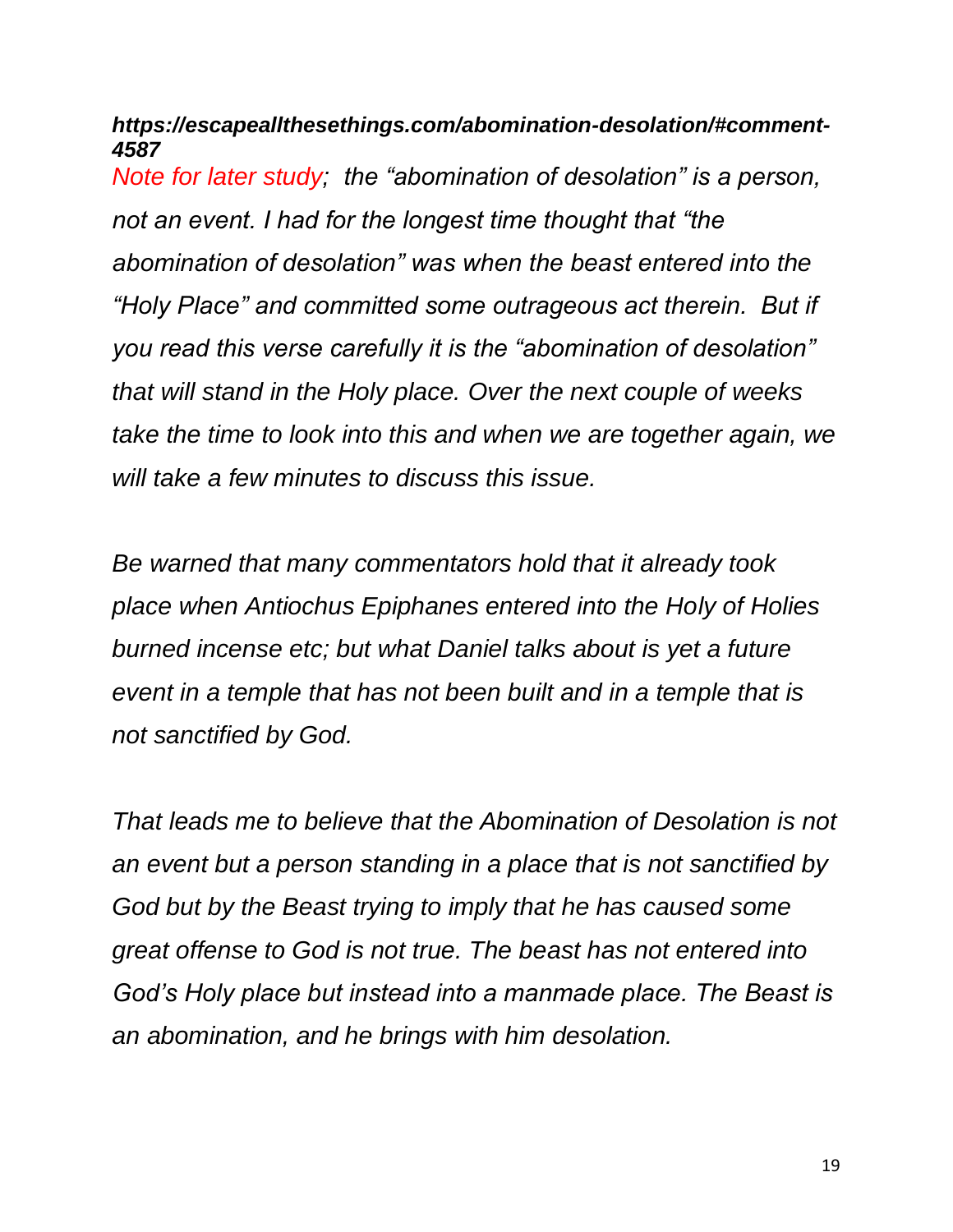### **From Strong's Concordance**

*Phonetic Spelling: (bdel'-oog-mah) Definition: a detestable thing Usage: an abominable thing, an accursed thing.*

*946 bdélygma (from [948](https://biblehub.com/greek/948.htm) /bdelýssō, derived from bdēō, "to reek with stench") – properly, what emits a foul odor and hence is disgustingly abhorrent (abominable, detestable); (figuratively) moral horror as a stench to God (like when people refuse to hear and obey His voice).*

*Phonetic Spelling: (er-ay'-mo-sis) Definition: a making desolate Usage: a desolation, devastation.*

*2050 erḗmōsis (from [2049](https://biblehub.com/greek/2049.htm) /erēmóō, "lay waste, make destitute, barren") – desolation (desecration) that results from being cut off (isolated).* 

**The War in Heaven**

**[7A](https://biblehub.com/revelation/12-7.htm)nd there was war in heaven: Michael and his angels fought against the dragon; and the dragon fought and his angels, [8A](https://biblehub.com/revelation/12-8.htm)nd prevailed not; neither was their place found any more in heaven.**

It is a mystery yet to be unveiled but for whatever reason Satan has access to the heavenlies; whether or not that includes God's throne it is doubtful. But in any case, when Tribulation is half over,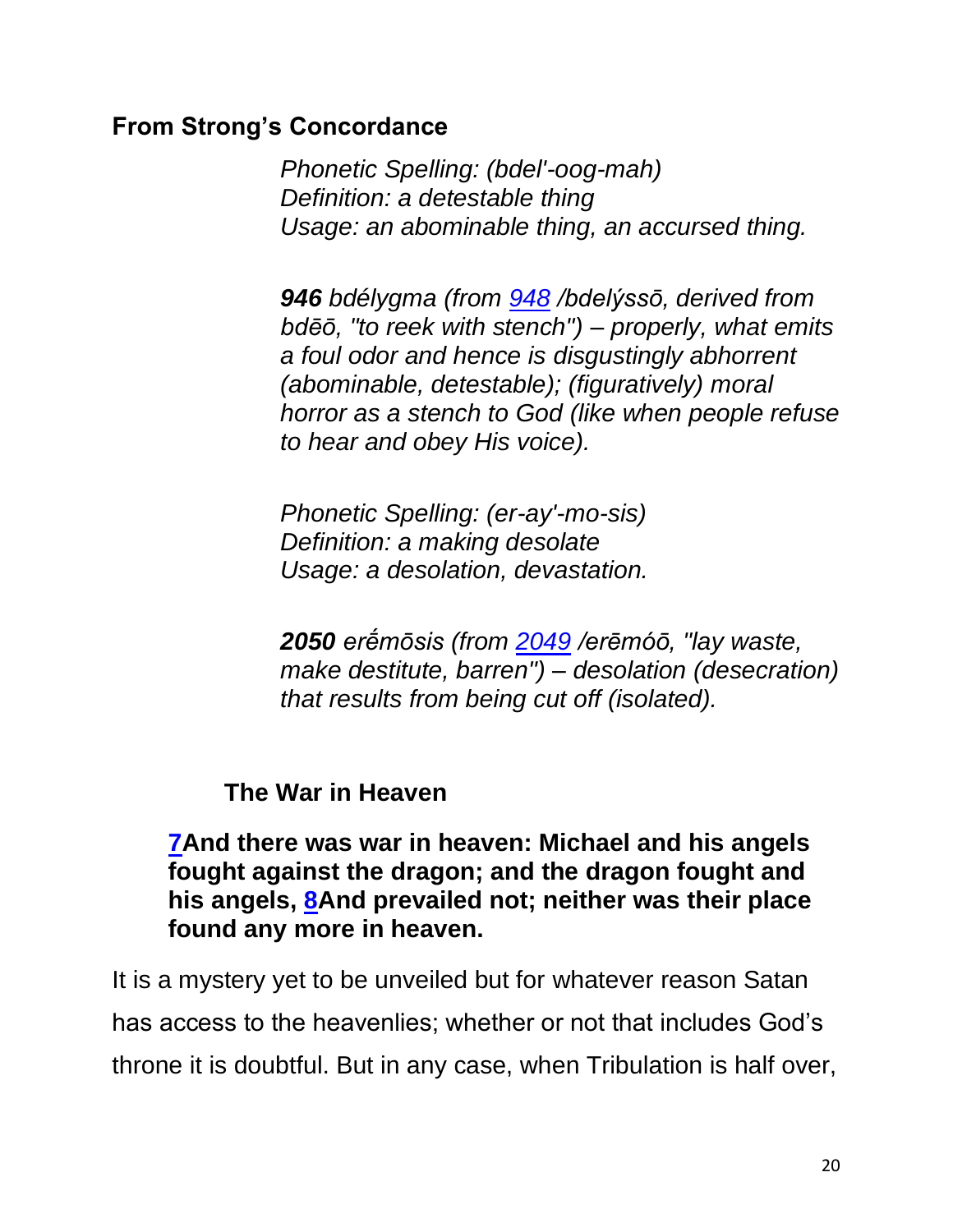and the Beast makes war against all Israel and those who are Christians it appears a simultaneous war erupts in Heaven. This war may have been fought a long time ago and only now is the full affect felt in any case it is fought by Michael the Arch Angel of God along with the other Angels of God. The battle is of course against Satan and his fallen angels. The war is lost by Satan and he and his legion are cast down to earth apparently for the last time.

### **[9A](https://biblehub.com/revelation/12-9.htm)nd the great dragon was cast out, that old serpent, called the Devil, and Satan, which deceiveth the whole world: he was cast out into the earth, and his angels were cast out with him.**

An interesting phrase "into the earth". You would think the term would be "onto the earth" or something similar. What abides beneath the earth's crust is revealed in prophecy.

**[10A](https://biblehub.com/revelation/12-10.htm)nd I heard a loud voice saying in heaven, Now is come salvation, and strength, and the kingdom of our God, and the power of his Christ: for the accuser of our brethren is cast down, which accused them before our God day and night.**

Let's create a little time line on what we know so far;

**Q.** Where is the church when tribulation starts?

Raptured to heaven to be with Christ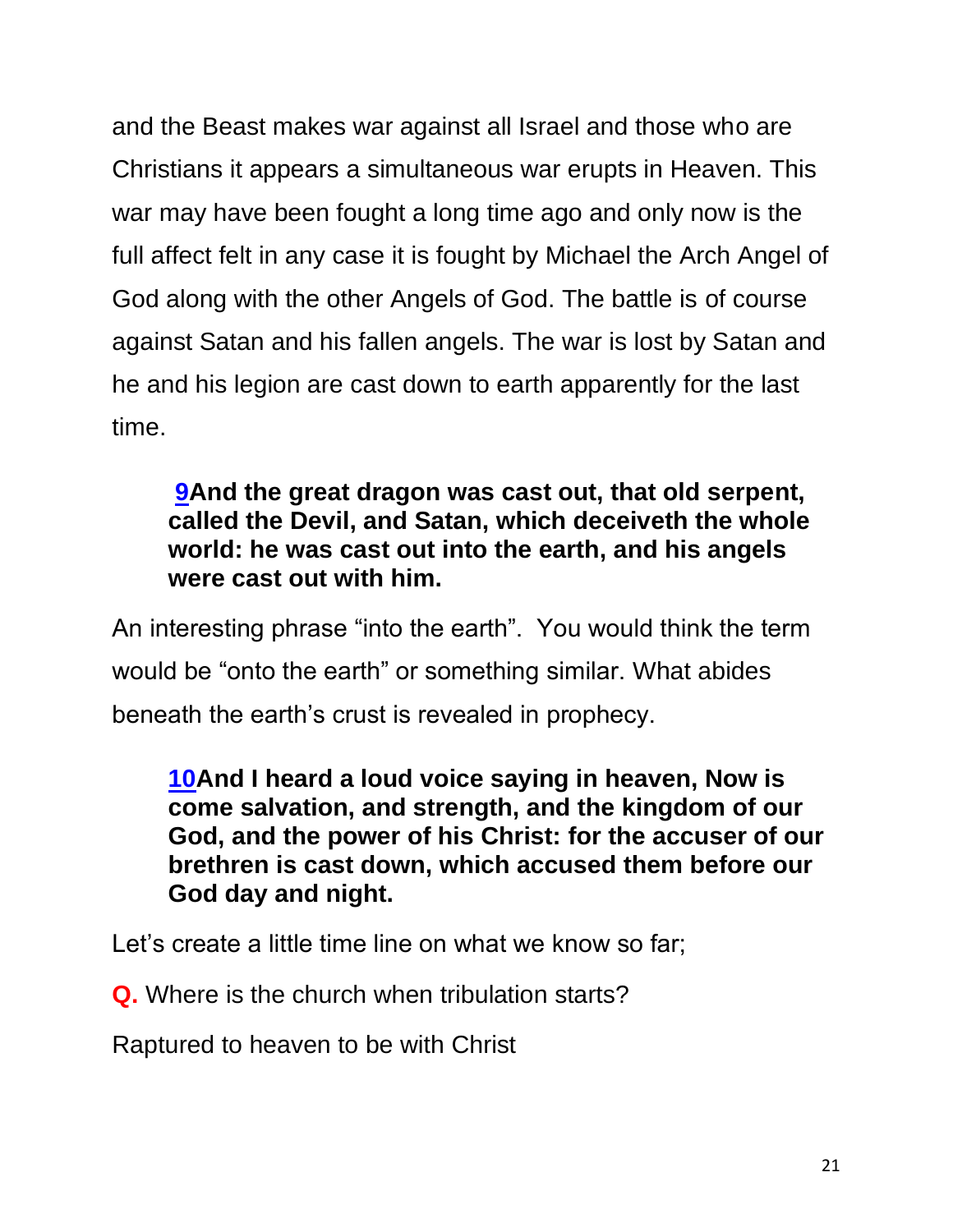*1Theselonians 4: [13B](https://biblehub.com/1_thessalonians/4-13.htm)ut I would not have you to be ignorant, brethren, concerning them which are asleep, that ye sorrow not, even as others which have no hope. [14F](https://biblehub.com/1_thessalonians/4-14.htm)or if we believe that Jesus died and rose again, even so them also which sleep in Jesus will God bring with him. [15F](https://biblehub.com/1_thessalonians/4-15.htm)or this we say unto you by the word of the Lord, that we which are alive and remain unto the coming of the Lord shall not prevent them which are asleep. [16F](https://biblehub.com/1_thessalonians/4-16.htm)or the Lord himself shall descend from heaven with a shout, with the voice of the archangel, and with the trump of God: and the dead in Christ shall rise first: [17T](https://biblehub.com/1_thessalonians/4-17.htm)hen we which are alive and remain shall be caught up together with them in the clouds, to meet the Lord in the air: and so shall we ever be with the Lord. [18W](https://biblehub.com/1_thessalonians/4-18.htm)herefore comfort one another with these words. (emphasis mine)*

**Q.** Where are the 144,000 witnesses at the beginning of Tribulation?

Likely Israel

**Q.** Where is Satan in vs 7 and 8?

Operating between heaven and earth

**Q.** Who are the three main characters in Satan's plan during

Tribulation?

Anti-Christ

False Prophet

Beast

**Q.** Where is Satan in vs 9?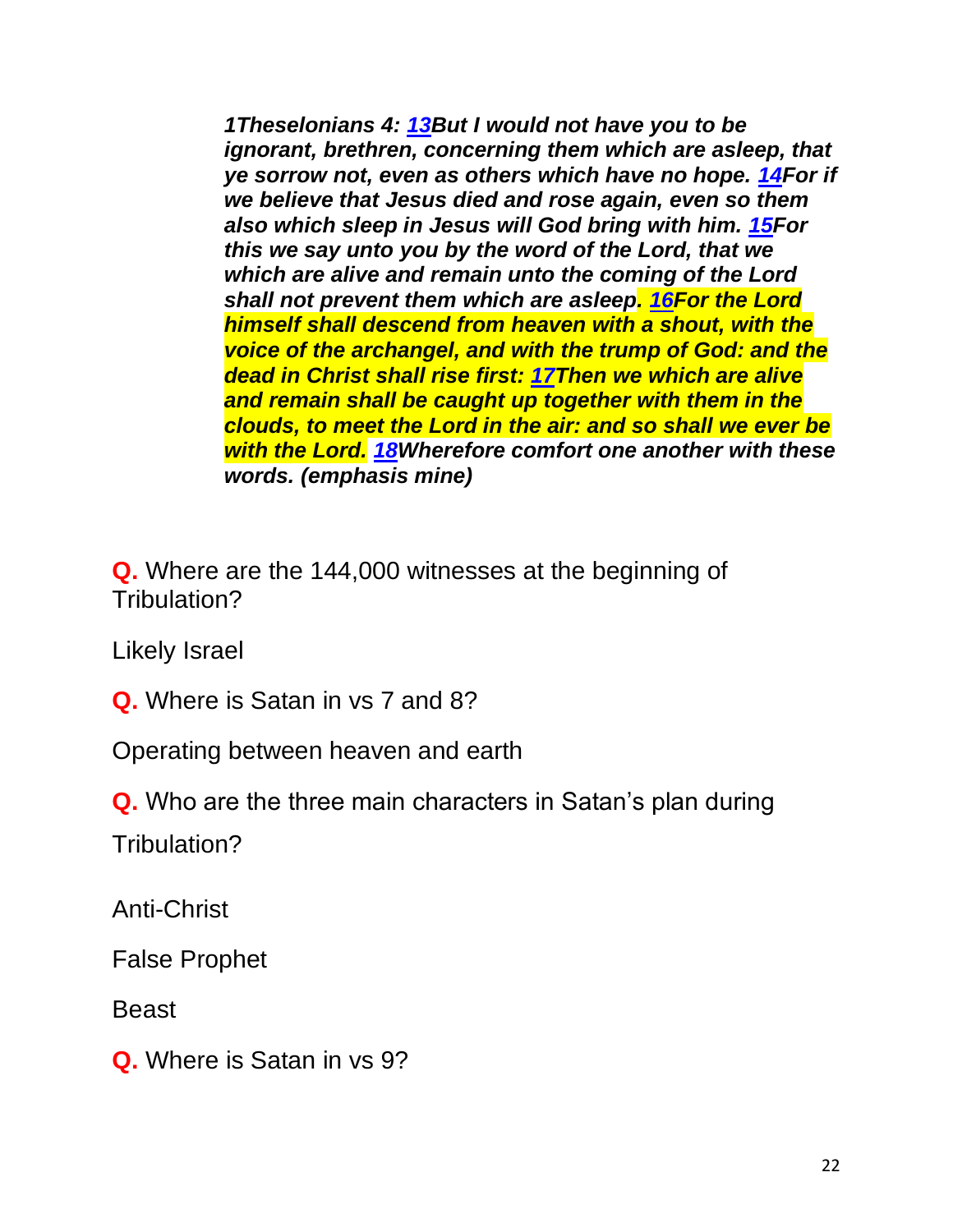On the Earth.

# **March 20, 2022**

### **[11A](https://biblehub.com/revelation/12-11.htm)nd they overcame him by the blood of the Lamb, and by the word of their testimony; and they loved not their lives unto the death.**

**Q.** Over came who? Who is "him"?

The "him" is Satan the dragon and his association with the Anti-Christ, the False Prophet, and the Image of the Beast. Satan will try to stomp out all knowledge and access to Believing in Christ. He will fail, they will overcome "him" and cross over to the other side is the intent of the meaning here.

### **Q.** Who are they?

In this context we know that the Church is in heaven with Christ, so this verse is likely speaking of those who came to Christ during the Tribulation including the 144,000. They loved Jesus more than they loved their own earthly lives and willingly spoke of Christ and His redeeming blood even unto death for many of them.

### **[12T](https://biblehub.com/revelation/12-12.htm)herefore rejoice,** *ye* **heavens, and ye that dwell in them. Woe to the inhabiters of the earth and of the sea! for the devil is come down unto you, having great wrath, because he knoweth that he hath but a short time.**

So, there is a clear division; those who live in heaven and those who live on the earth and sea. Those in heaven are safe and are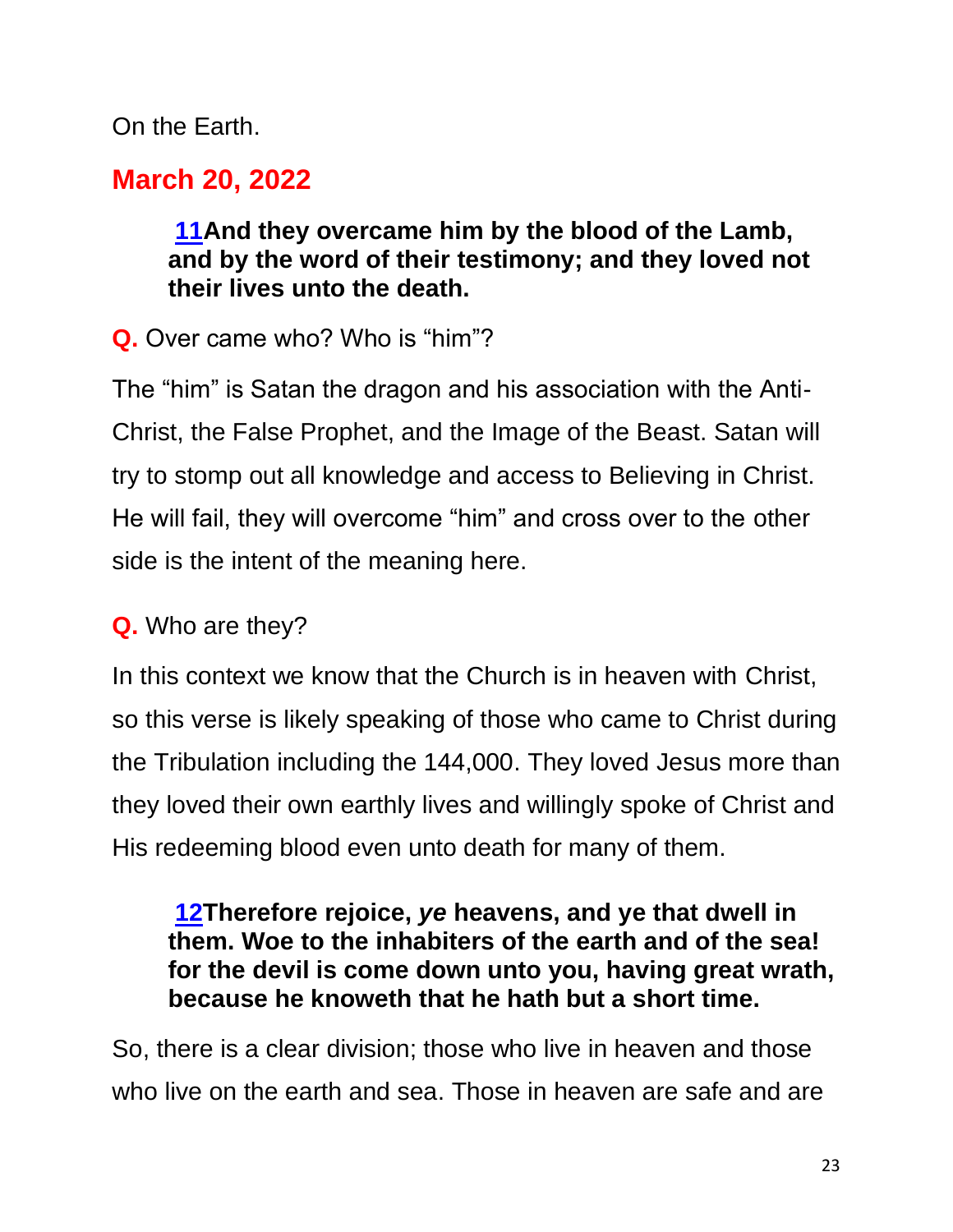free to rejoice; those on the earth and sea are in grave danger. God has already poured out great punishment and more is to come.

# **The Dragon Persecutes the Woman**

### **[13A](https://biblehub.com/revelation/12-13.htm)nd when the dragon saw that he was cast unto the earth, he persecuted the woman which brought forth the man** *child***.**

This is now clearly back to Israel, as a nation, the blood line of the King to come. Satan has immense distain and hatred of mankind in general and for Israel specifically. By extension though through Israel, the Gentile Believers who together constitute the "Church" meaning those Believers who come to Christ after Rapture will be hunted along with Israel. He will attempt to pour out his vengeance on Israel during this last 3 ½ years of Tribulation.

### **[14A](https://biblehub.com/revelation/12-14.htm)nd to the woman were given two wings of a great eagle, that she might fly into the wilderness, into her place, where she is nourished for a time, and times, and half a time, from the face of the serpent.**

Imagery plays a large part in interpreting God's Word in Revelation from time to time. There are times when we just don't understand it, there are times when we define things out of context and there are times when we can see previous events that help explain what we are seeing in the present.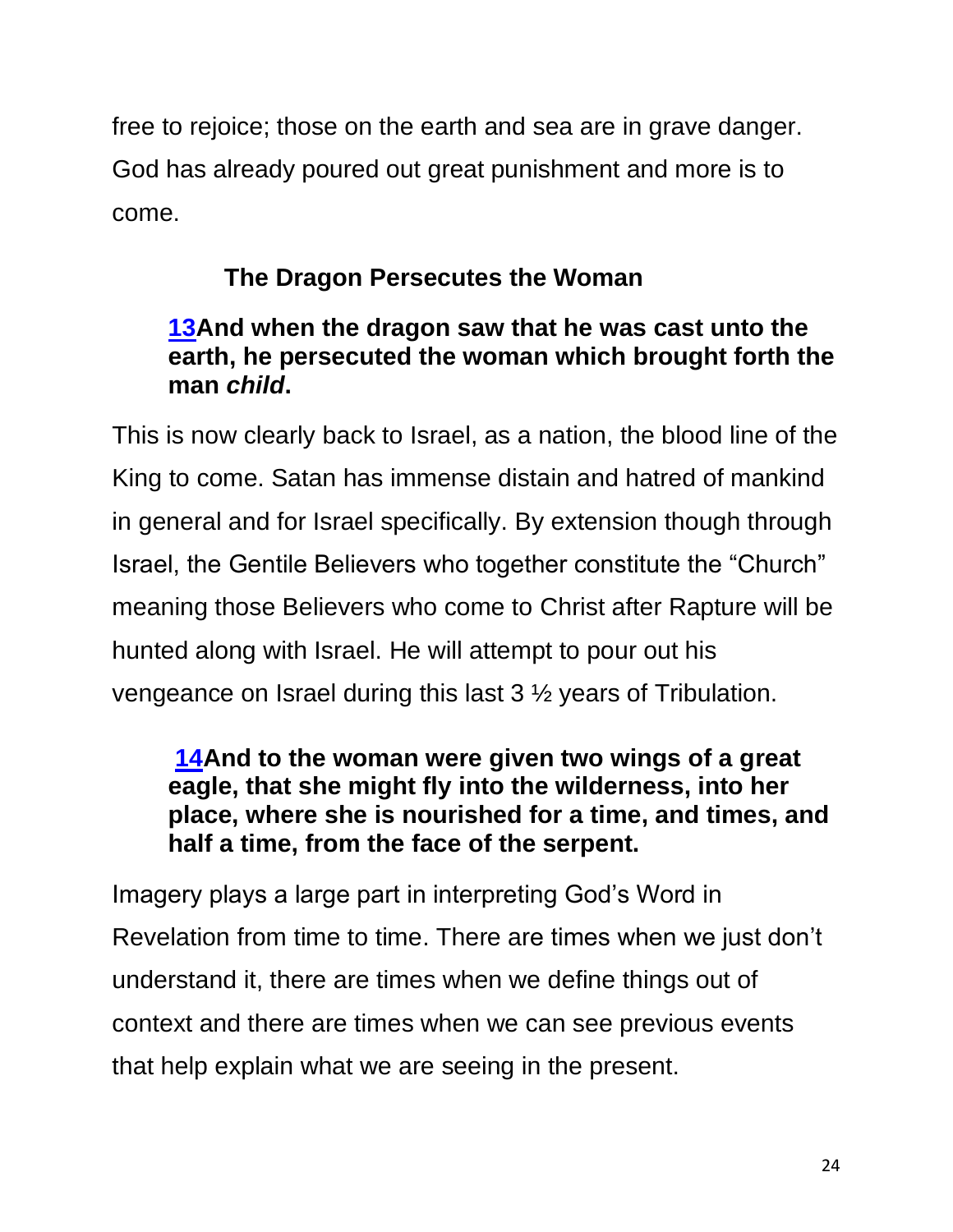The woman Israel is fleeing Jerusalem as Satan, the Anti-Christ, the Beast and the False Prophet are all focusing their anger on Israel and anyone who refuses to worship the Beast or his image.

#### *Exodus 19:4 [4Y](https://biblehub.com/exodus/19-4.htm)e have seen what I did unto the Egyptians, and how I bare you on eagles' wings, and brought you unto myself.*

God refers to a time when with great speed and agility He moved Moses and Israel out of Egypt. As we read of the exodus, speed and time may not seem fast but to have moved a million people by foot from Egypt toward the Promised Land, it was extraordinary. The same type of help will be rendered to those fleeing Jerusalem at this time.

The remnant of Israel will flee into the wilderness of Jordan to a place prepared by God to help her survive the onslaught of Satan for  $3\frac{1}{2}$  years.

### **[15A](https://biblehub.com/revelation/12-15.htm)nd the serpent cast out of his mouth water as a flood after the woman, that he might cause her to be carried away of the flood.**

This is a simile as Satan does not possess that type of power. The power he does possess is with a large army that is quite capable of pursuing and destroying Israel. Out of his mouth is a reference likely to the orders he gives to pursue and destroy the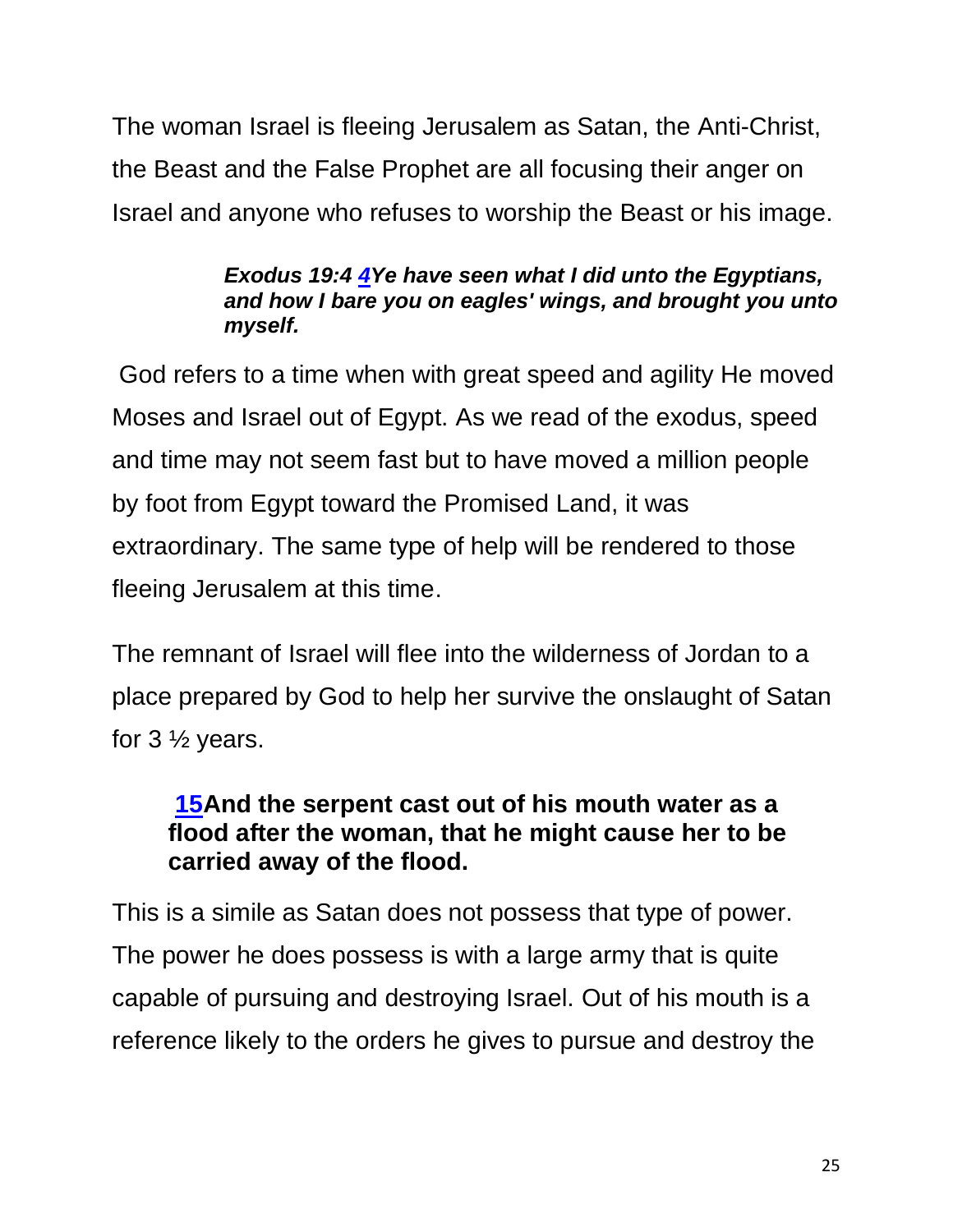remnant of Israel as it flees to the mountains most likely into Jordan.

### **[16A](https://biblehub.com/revelation/12-16.htm)nd the earth helped the woman, and the earth opened her mouth, and swallowed up the flood which the dragon cast out of his mouth.**

The earth is at the command of God and God through His power is able to cause the earth to open up likely through an earth quake; the resulting fissure is large enough to swallow the pursuing army of Satan.

**Q.** Has anything like this happened before in Scripture?

*Numbers 16: [32A](https://biblehub.com/numbers/16-32.htm)nd the earth opened her mouth, and swallowed them up, and their houses, and all the men that appertained unto Korah, and all their goods. [33T](https://biblehub.com/numbers/16-33.htm)hey, and all that appertained to them, went down alive into the pit, and the earth closed upon them: and they perished from among the congregation.* 

**[17A](https://biblehub.com/revelation/12-17.htm)nd the dragon was wroth with the woman, and went to make war with the remnant of her seed, which keep the commandments of God, and have the testimony of Jesus Christ.**

**Q.** In a general sense, who is the seed of the woman Israel?

As gentiles we are grafted into the woman Israel in a sense. It is through the woman Israel that the world including the gentiles received Christ. It is through Christ that we receive redemption, so we are in a narrow sense the seed of the woman Israel. Not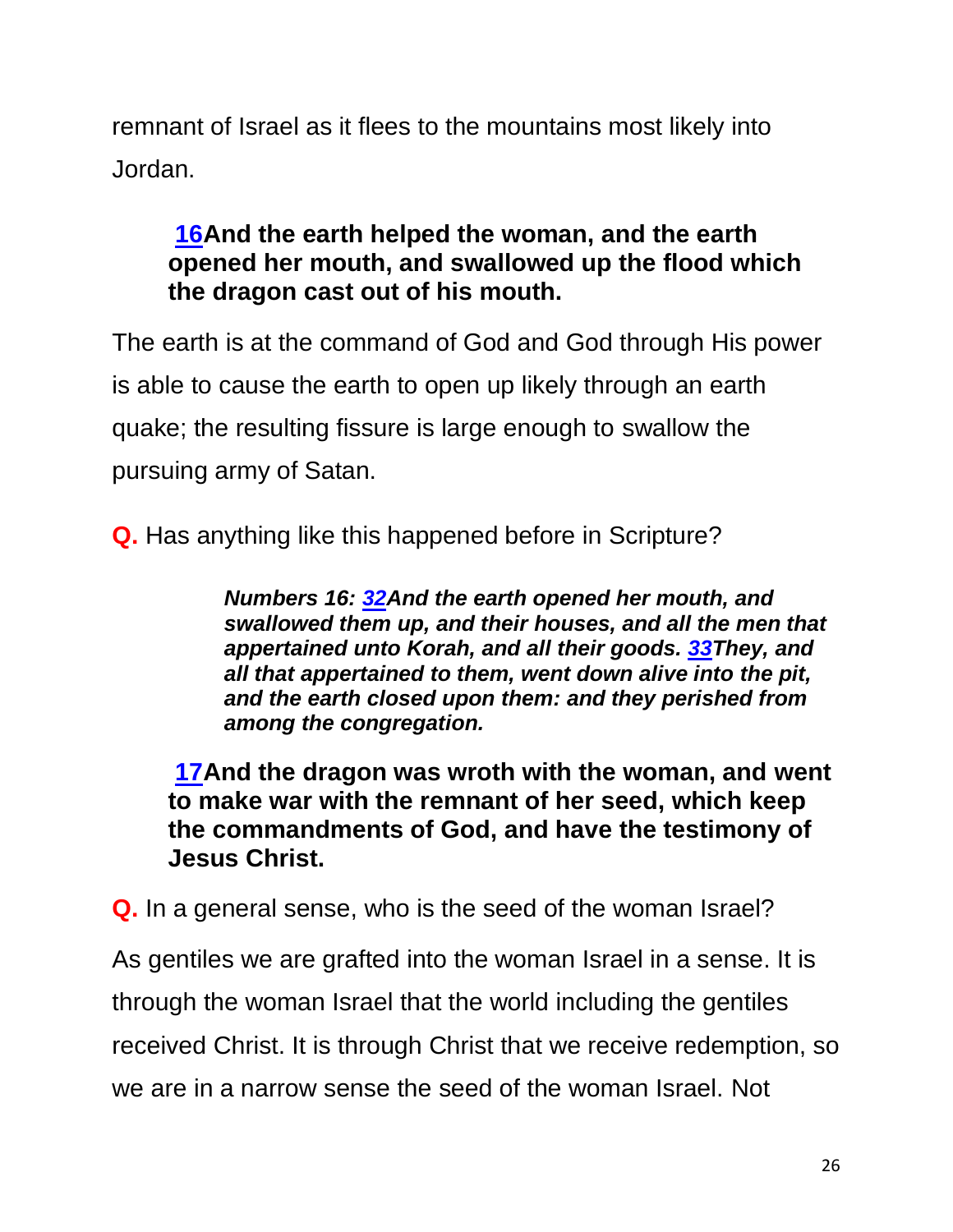replacing Israel, however God will replace Israel within His Kingdom with Believers. Believers are made up of whom?

> *Galatians 3: [26F](https://biblehub.com/galatians/3-26.htm)or ye are all the children of God by faith in Christ Jesus. [27F](https://biblehub.com/galatians/3-27.htm)or as many of you as have been baptized into Christ have put on Christ. [28T](https://biblehub.com/galatians/3-28.htm)here is neither Jew nor Greek, there is neither bond nor free, there is neither male nor female: for ye are all one in Christ Jesus. [29A](https://biblehub.com/galatians/3-29.htm)nd if ye be Christ's, then are ye Abraham's seed, and heirs according to the promise. (emphasis mine)*

I know the idea of replacement theology and it is offered as doctrine around the world today by many churches. It is a falsehood that has grown like a cancer. It will be accurate in the future at the time after the Millennial rein of Christ, which is a reference to Galatians 3:26-27 but until then Israel remains the apple of God's eye.

However, I would submit to you that there is a division of sorts here. In the spiritual sense this is already the case, in the physical sense it has not yet happened.

> *Zechariah 8: 23Thus saith the LORD of hosts; In those days it shall come to pass, that ten men shall take hold out of all languages of the nations, even shall take hold of the skirt of him that is a Jew, saying, We will go with you: for we have heard that God is with you.*

In what days? It is the Millennial time of Christ's rein on earth.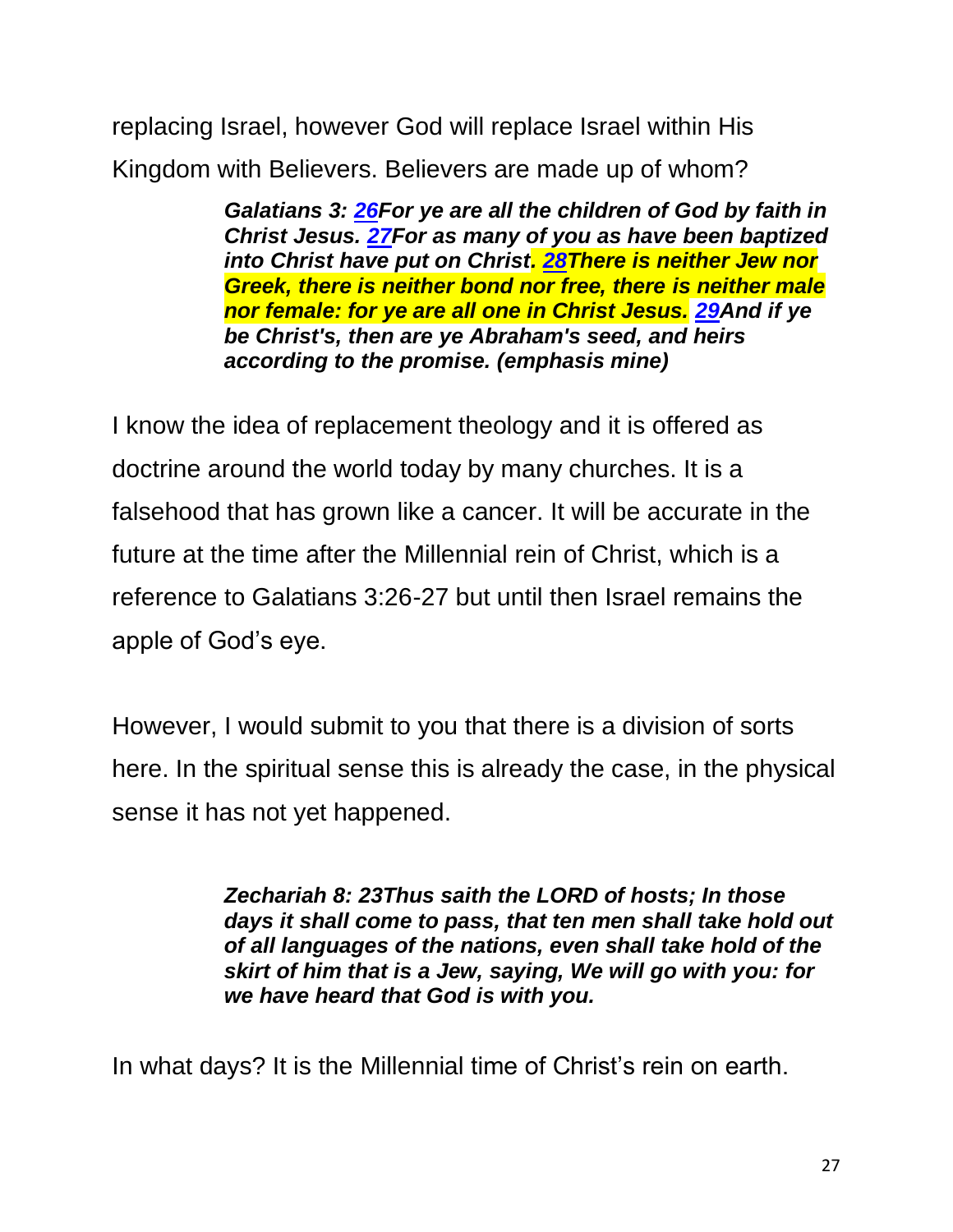**Q.** In heaven with Christ is there a division of Jews and Gentiles or Greeks right now?

No, there are only believers.

**Q.** On earth right now is there a division of Jews and Christians? Yes.

**Q.** Does God love one above the other?

That is a challenging question and I think is again a matter of division. In this world God loves His Chosen people Israel, Jesus died for them; it was through the task given Paul that the death of Christ was offered to all who would believe. The division is more from a religious perspective than a Spiritual one. The Spiritual perspective demands surrender to Christ and His Offer of Salvation. Refusal of this "free gift of salvation" regardless of who you are genetically will result in an eternity in Hell.

God's desire is that all come to a saving knowledge of His Son Jesus Christ, Jew and Greek (Gentile) alike.

It becomes clear when we consider this last verse Revelation 12:17 in whom Satan targets, it is those people who keep the commandments of God and have a testimony of Jesus Christ. As we have learned in God's economy there is no Jew and there is